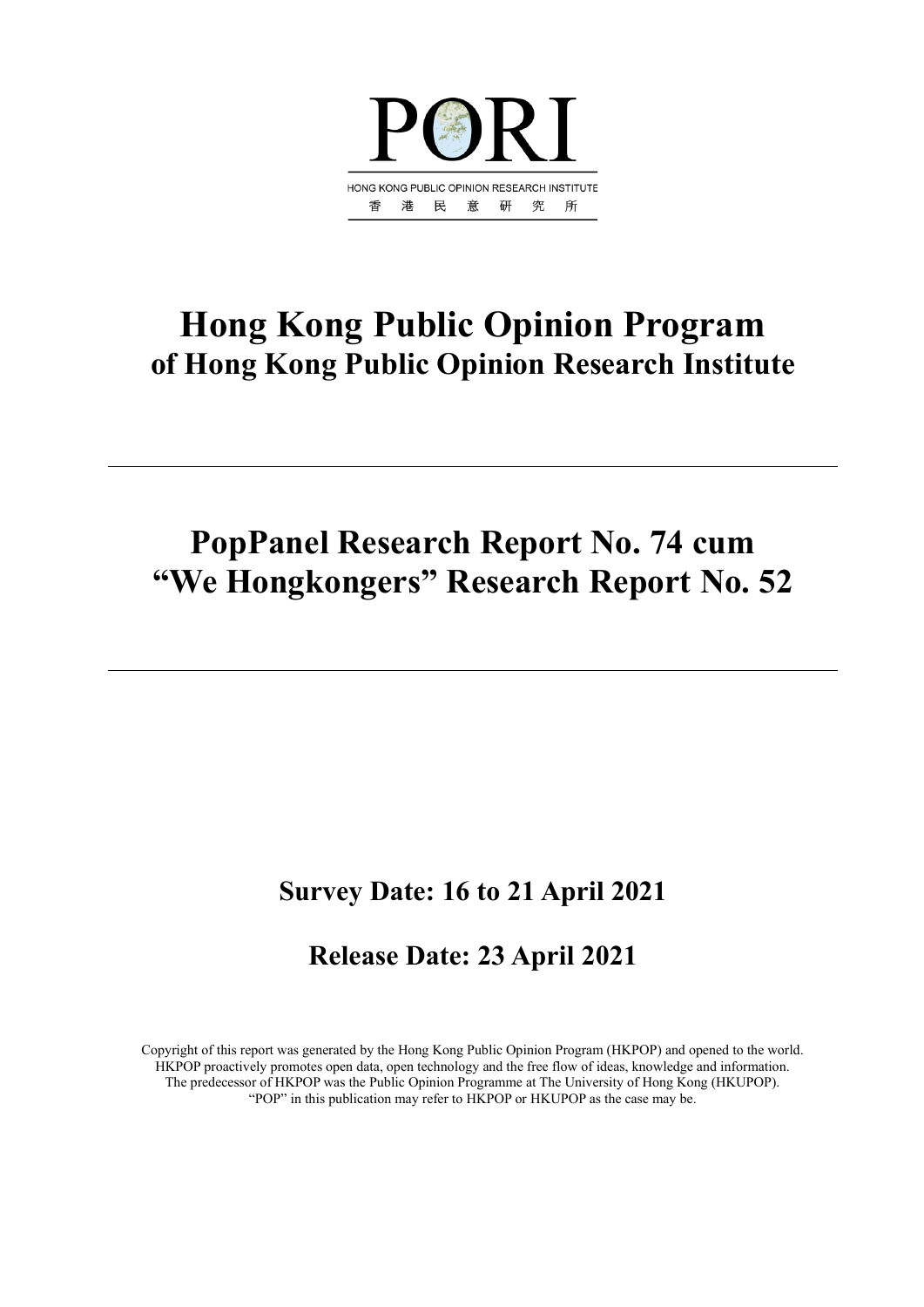#### **Research Background**

"We Hongkongers" is an initiative advocated by Hong Kong Public Opinion Program (HKPOP) of Hong Kong Public Opinion Research Institute (HKPORI), with the support of many members of the civic society. With reference to the petition website "We the People" hosted by the White House of the United States, "We Hongkongers" aims to reflect public sentiment by conducting scientific research on any issues raised by Hong Kong citizens: https://www.pori.hk/wehongkongers\_factsheet\_20191017\_chi.

"We Hongkongers" Project officially started on 17 October 2019, in the form of intensive rolling surveys. A total of 12 reports were published as of 23 December 2019. In mid-May 2020, in response to the rapid changes in Hong Kong's political and public sentiment, HKPOP redeveloped the "We Hongkongers" Project. Coupled with the rapid development of the "HKPOP Panel" established by PORI in July 2019, PORI decided to launch the "We Hongkongers Panel Survey" to further strengthen interaction with the public and as well as collect and analyze public opinion and there are 29 reports in total. In January 2021, PORI redeveloped the "We Hongkongers" Project again to strengthen the cooperation with non-governmental organizations, civil society organizations, concern groups and professional organizations, and the results will be released in the form of mini-forums to initiate policy discussions.

This report also represents Report No. 74 under HKPOP Panel survey series, as well as Report No. 52 under the "We Hongkongers" Project Series. The theme of this report is "Living and Working in Greater Bay Area".

HKPOP sent out emails to all panel members at the beginning of the survey, inviting them to fill in the questionnaire at the designated online platform. Members were allowed to make repeated submissions, while only the last submission of each individual member would be used for analysis.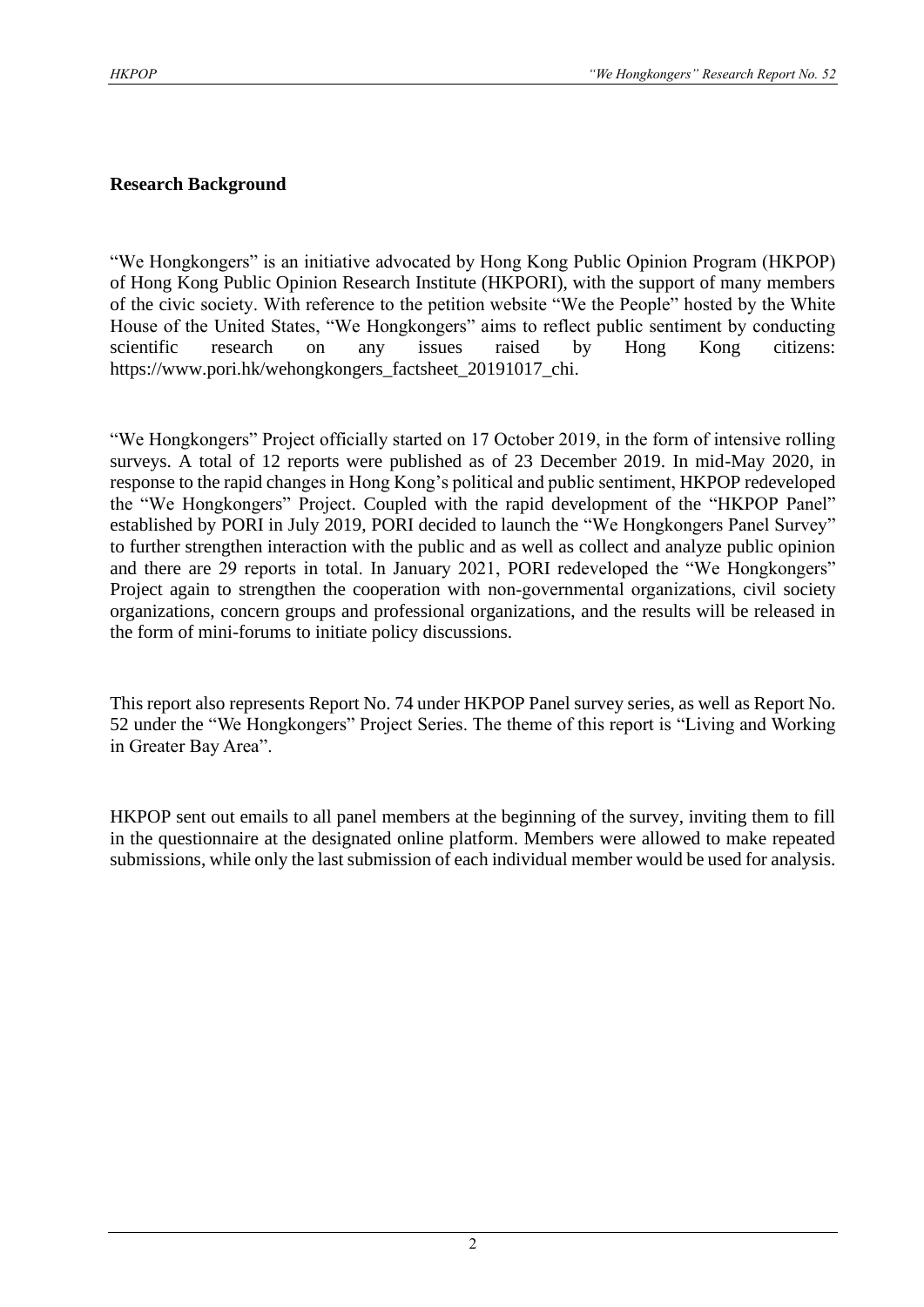# **Contact Information**

Herewith the contact information of the "We Hongkongers" Panel Survey:

|  |  | <b>Table 1: Detailed Contact Information</b> |
|--|--|----------------------------------------------|
|  |  |                                              |

| Survey method        | Online survey                                                                                                                                                                                                                                                                                                                                                                                                                                                           |
|----------------------|-------------------------------------------------------------------------------------------------------------------------------------------------------------------------------------------------------------------------------------------------------------------------------------------------------------------------------------------------------------------------------------------------------------------------------------------------------------------------|
| Target population    | HKPOP Panel samples, namely Hong Kong People Representative<br>Panel (Probability-based Panel) and Hong Kong People Volunteer<br>Panel (Non-probability-based Panel)                                                                                                                                                                                                                                                                                                    |
| Weighting method     | The figures are rim-weighted according to 1) gender-age distribution,<br>educational attainment (highest level attended) distribution, economic<br>activity status distribution of Hong Kong population and by District<br>Councils population figures from Census and Statistics Department; 2)<br>Voting results of District Councils Election from Registration and<br>Electoral Office; 3) rating distribution of Chief Executive from regular<br>tracking surveys. |
| Date of survey       | $16$ April, $3pm-21$ April, $3pm$                                                                                                                                                                                                                                                                                                                                                                                                                                       |
| Total sample size    | 6,270                                                                                                                                                                                                                                                                                                                                                                                                                                                                   |
| Response rate        | 6.7%                                                                                                                                                                                                                                                                                                                                                                                                                                                                    |
| Sampling error $[1]$ | Sampling error of percentages at $+/-1\%$ at 95% confidence level                                                                                                                                                                                                                                                                                                                                                                                                       |

[1] All error figures in this release are calculated at 95% confidence level. "95% confidence level" means that if we were to repeat a certain survey 100 times with different random samples, we would expect 95 times having the population parameter within the respective error margins calculated. Because of sampling errors, when quoting percentages, journalists should refrain from reporting decimal places, whereas one decimal place can be used when quoting rating figures.

# **PopPanel Composition**

Regarding data collection, survey data from both the Hong Kong People Representative Panel and Hong Kong People Volunteer Panel were collected in the form of online questionnaire.

Among them, the Hong Kong People Representative Panel comes from members of the "HKPOP Panel" recruited in regular random telephone surveys. HKPOP uses "HKPOP Panel" as a framework for conducting surveys for different research projects, any eligible family member in the household may be invited to participate in a specific research.

Meanwhile, members of the Hong Kong People Volunteer Panel are recruited online. Citizens only need to self-register in HKPORI website to participate in online questionnaires.

All panel data collected will be adjusted using rim-weighting, to minimize the effects of selfselection bias or participation bias. Details are documented in the Weighting Procedure section.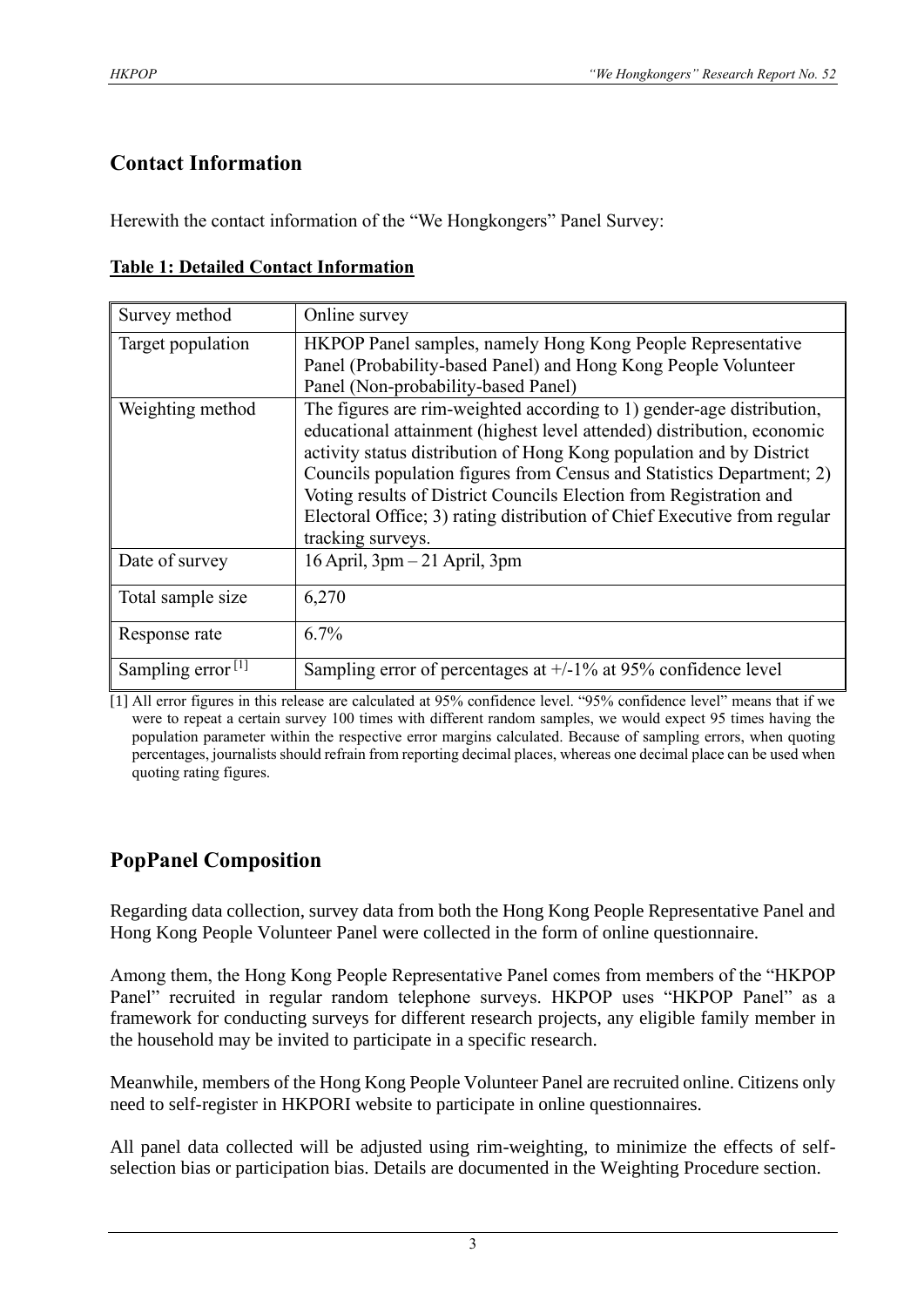.

# **Response Rate**

HKPOP adopts a set of contact definition in compliance with most international standards. Historically, the social research community in Hong Kong has developed its own set of contact rates, cooperation rates, response rates, and so on. HKPOP normally reports the "success rate" for online surveys.

The calculation of the success rates in this study refers to the following tables.

# **Table 2: Calculation of success rate of the HKPOP Panel (by HKPOP definition)**

| Success rate |                                                         |                  |
|--------------|---------------------------------------------------------|------------------|
|              | Successful cases                                        |                  |
|              | Panel size of the Hong Kong People Representative Panel | $\rm x\;100.0\%$ |
| 6,270        | x 100.0%                                                |                  |
| 94,076       |                                                         |                  |
| $6.7\%$      |                                                         |                  |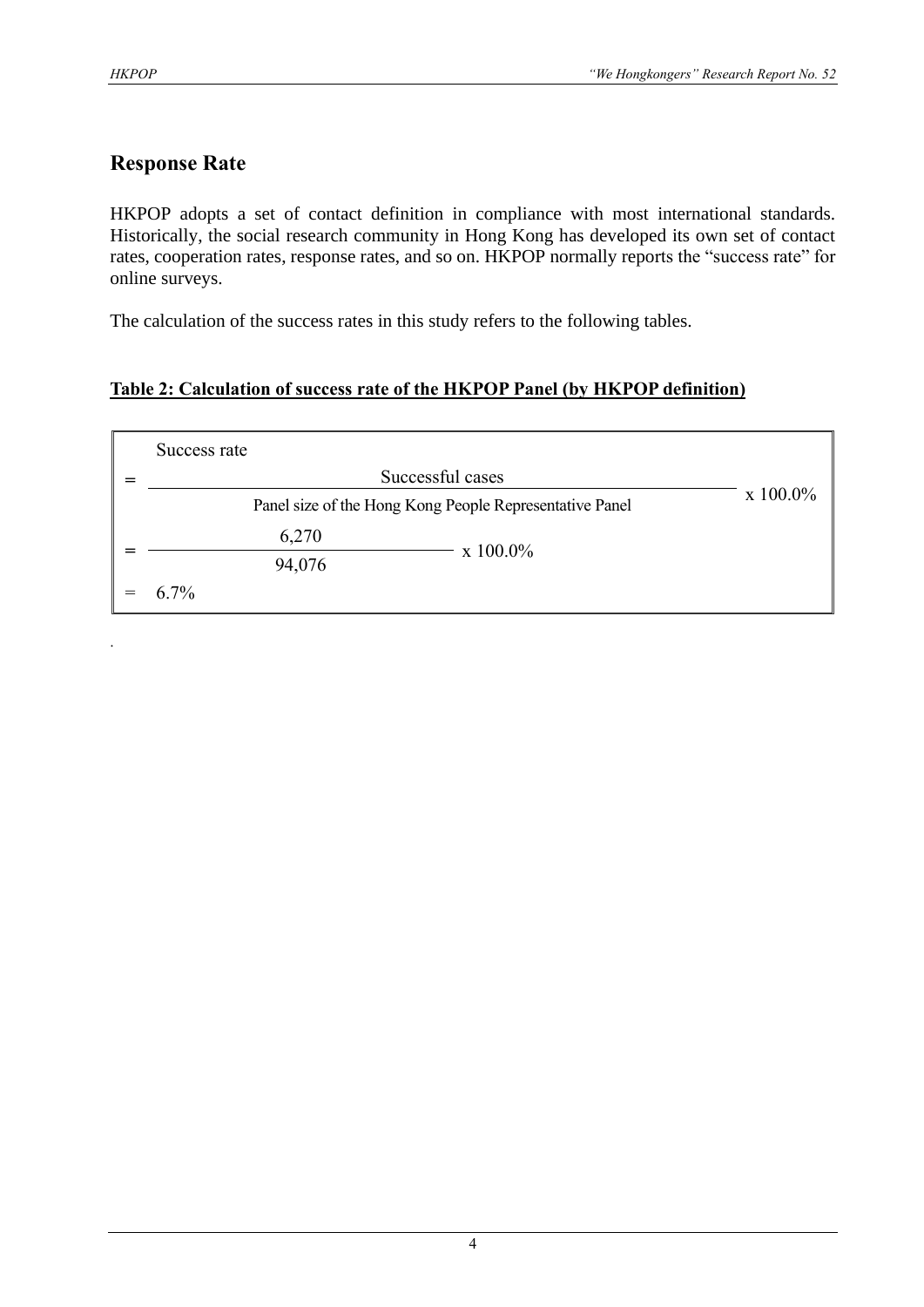# **Weighting Procedure**

HKPOP has continuously adopted and enhanced its weighting method over the past few decades. For this survey, HKPOP adopts a "2 by 5 by 2 by 4 by 18 by 3 by 13" weighting procedure involving seven variables, namely, gender, age, educational attainment, economic activity status, district (18 cells), voting record (3 cells) and rating of Chief Executive (13 cells). Basically, the raw data of practically all random telephone surveys conducted by HKPOP are rim-weighted by the figures obtained from the Hong Kong Census and Statistics Department and/or Registration and Electoral Office so that the marginal distribution of the sample in terms of gender, age, educational attainment and economic activity status would match with that of the general population figures from the Hong Kong Census and Statistics Department. The marginal distribution of the sample in terms of district and voting record would match that of the general population figures from the Hong Kong Census and Statistics Department and/or Registration and Electoral Office. The marginal distribution of the sample in terms of "rating of Chief Executive" would match that of the general population in HKPOP's regular tracking surveys. This rimweighting method (sometimes called raking) is found to be the most practicable method in processing HKPOP's survey data.

Specifically, the gender and age groupings used for weighting are as follows:

- Male 12-29
- Male 30-39
- Male 40-49
- Male 50-59
- Male 60 or above
- Female 12-29
- Female 30-39
- Female  $40-49$
- Female 50-59
- Female 60 or above

The educational attainments used for weighting are as follows:

- Secondary or below
- Tertiary or above

The economic activity statuses used for weighting are as follows:

- Working population / Others
- Home-makers / Housewives
- Students
- Retired person

The districts used for weighting are as follows:

- Central and Western
- Wan Chai
- Eastern
- Southern
- Yau Tsim Mong
- Sham Shui Po
- Kowloon City
- Wong Tai Sin
- Kwun Tong
- Tsuen Wan
- Tuen Mun
- Yuen Long
- North
- Tai Po
- Sai Kung
- Sha Tin
- Kwai Tsing
- **Islands**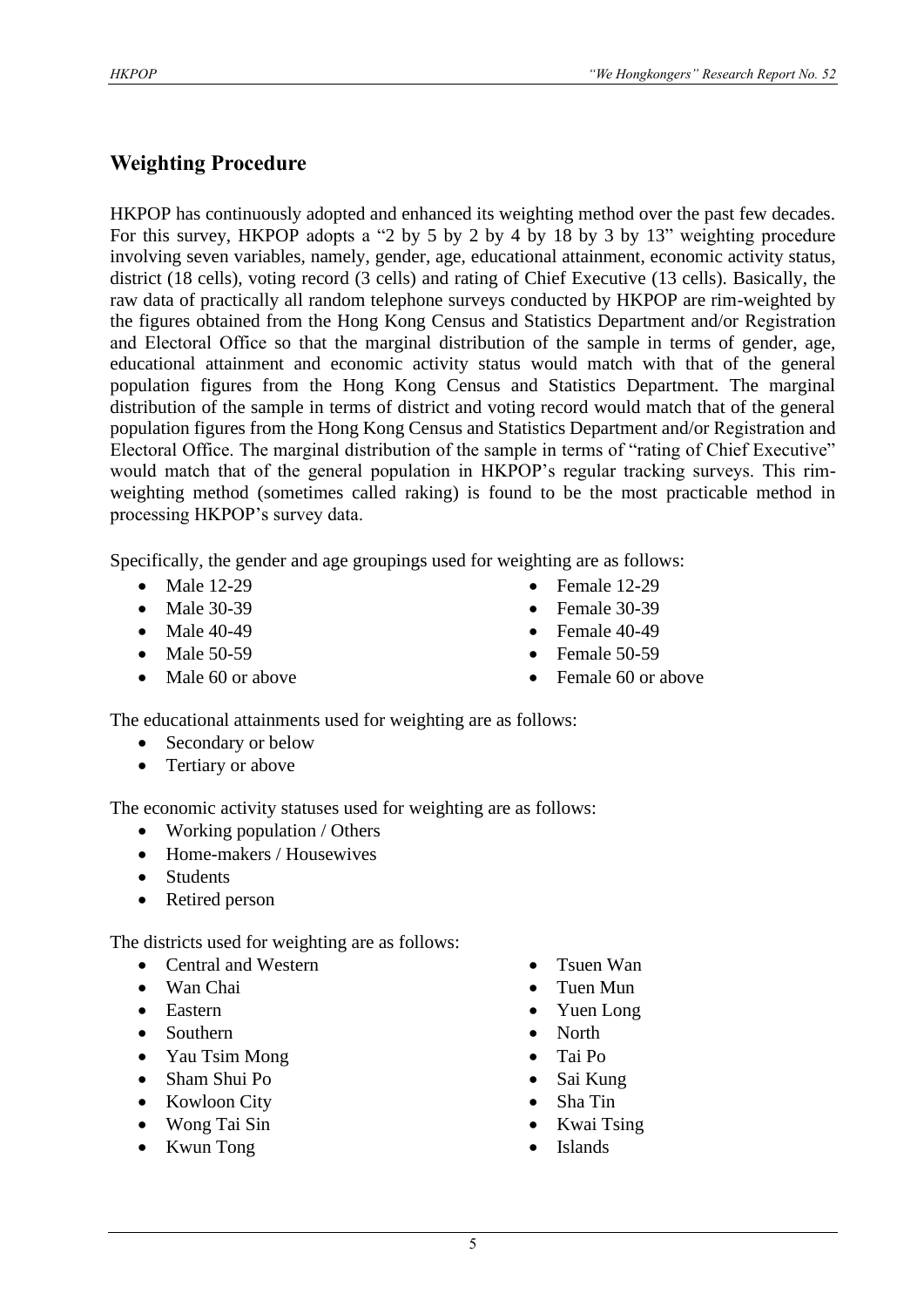The voting records used for weighting are as follows:

- Candidates of pro-democracy camp
- Candidates of non-pro-democracy camp
- Did not vote / blank/void vote

The "rating of Chief Executive" groupings used for weighting are as follows:

- 0 mark
- $\bullet$  1-9 mark(s)
- $\bullet$  10-19 marks
- $\bullet$  20-29 marks
- 30-39 marks
- $\bullet$  40-49 marks
- 50 marks
- $\bullet$  51-60 marks
- $\bullet$  61-70 marks
- $\bullet$  71-80 marks
- $\bullet$  81-90 marks
- $\bullet$  91-99 marks
- $\bullet$  100 marks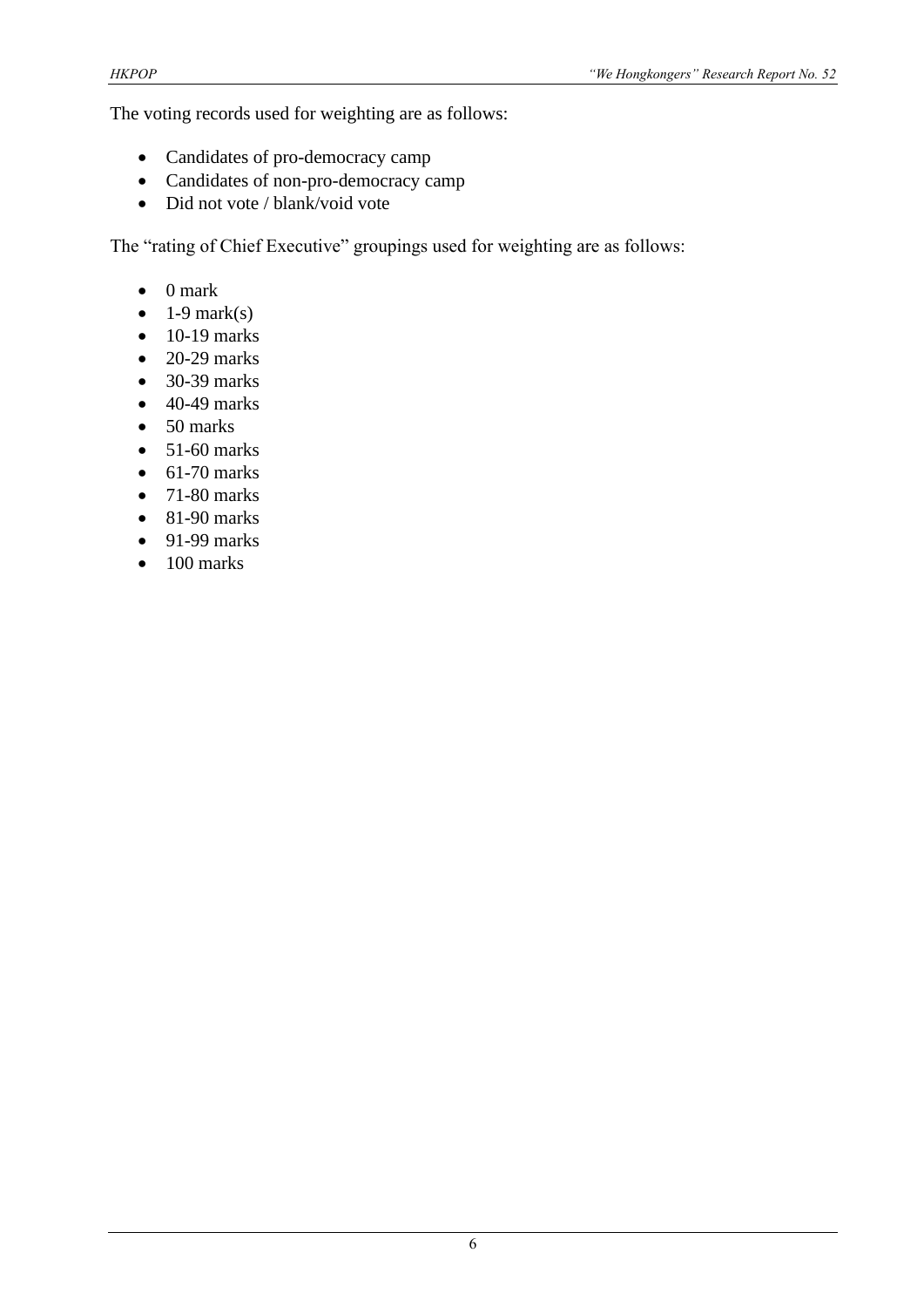# **Quantitative Analysis Results**

Quantitative analysis results of the "We Hongkongers" Panel Survey, after applying the standard weighting procedures, are as follows, all questions listed hereby are opinion questions:

| Q1 How willing or unwilling are you to settle down in<br>the Greater Bay Area outside Hong Kong and<br>Macau? |                  |             | Pro-democracy camp<br>supporters $(Base=5,369)$ |            | Non-pro-democracy camp<br>supporters <sup>[2]</sup> (Base=605) | $Combined^{[3]}$<br>$(Base=5,974)$ |        |  |
|---------------------------------------------------------------------------------------------------------------|------------------|-------------|-------------------------------------------------|------------|----------------------------------------------------------------|------------------------------------|--------|--|
| <b>Very willing</b><br><b>Somewhat willing</b>                                                                | <b>Willing</b>   | $2\%$<br>2% | $-4\%$                                          | 10%<br>18% | 28%                                                            | 7%<br>11%                          | ${18%$ |  |
| <b>Half-half</b>                                                                                              |                  |             | 6%                                              |            | 28%                                                            | 19%                                |        |  |
| <b>Somewhat unwilling</b>                                                                                     |                  | 16%         |                                                 | 6%         |                                                                | 10%                                |        |  |
| <b>Very unwilling</b>                                                                                         | <b>Unwilling</b> | 74%         | 90%                                             | 35%        | ${41%$                                                         | 50%                                | 61%    |  |
| Don't know / hard to say                                                                                      |                  | ${<}1\%$    |                                                 | $3\%$      | 2%                                                             |                                    |        |  |
| Mean <sup>[4]</sup>                                                                                           |                  | 1.4         |                                                 | 2.6        | 2.1                                                            |                                    |        |  |

#### **Table 3: Q1 Survey results, by camp type; Survey period: 16-21/4/2021**

[2] Include: pro-establishment camp supporters, centrist supporters, no political inclination / politically neutral / do not belong to any camp

[3] The aggregated figures come from adjusting the by-group weighted figures using ratio of "pan-democratic" vs "non-pan-democratic" collected in regular tracking survey.

[4] The mean value is calculated by quantifying all individual responses into 1, 2, 3, 4, 5 marks according to their degree of positive level, where 1 is the lowest and 5 the highest, and then calculate the sample mean.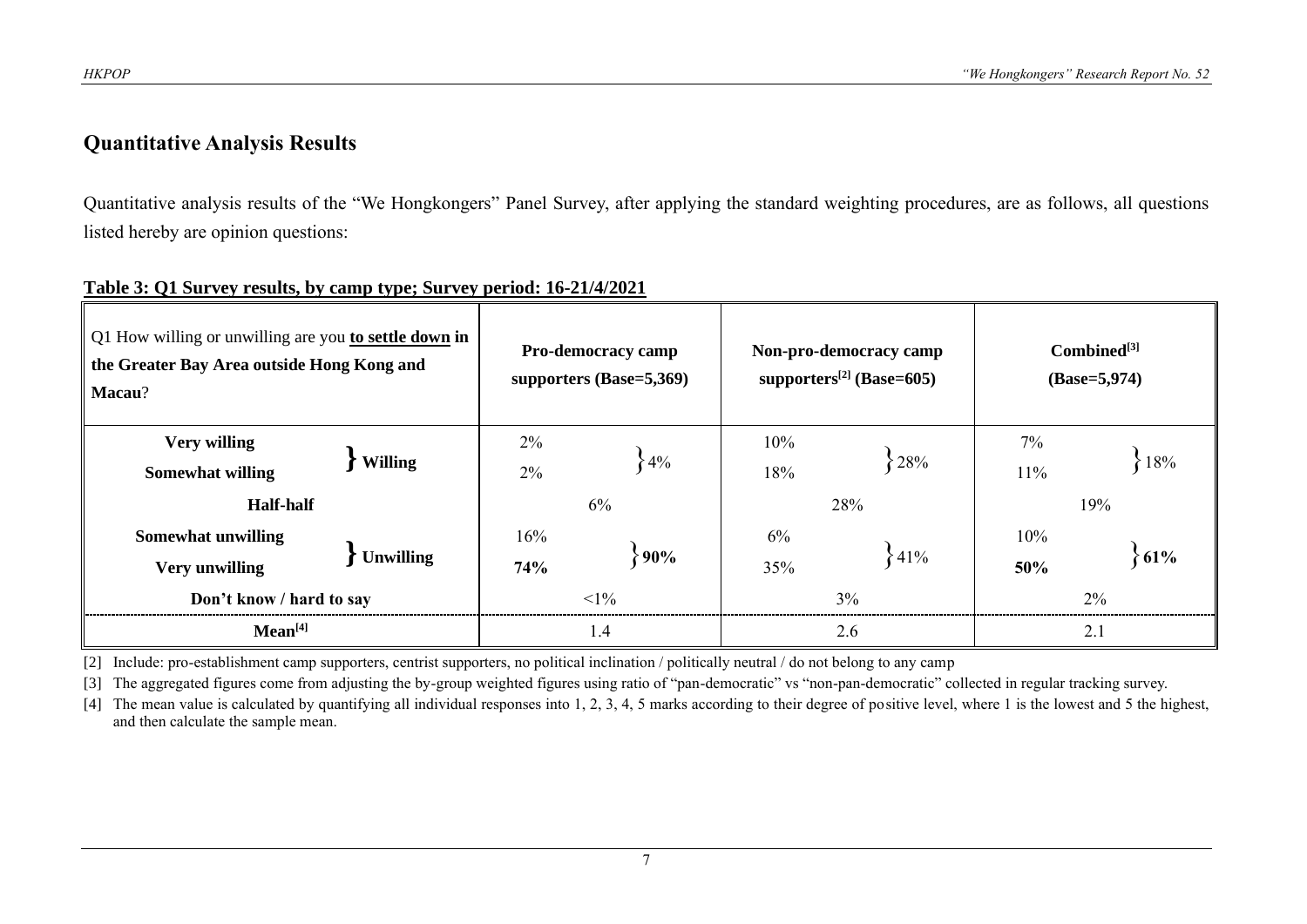#### **Chart 1: Q1 Combined chart, by camp type**



\* Include: pro-establishment camp supporters, centrist supporters, no political inclination / politically neutral / do not belong to any camp

^ The aggregated figures come from adjusting the by-group weighted figures using ratio of "pan-democratic" vs "non-pan-democratic" collected in regular tracking survey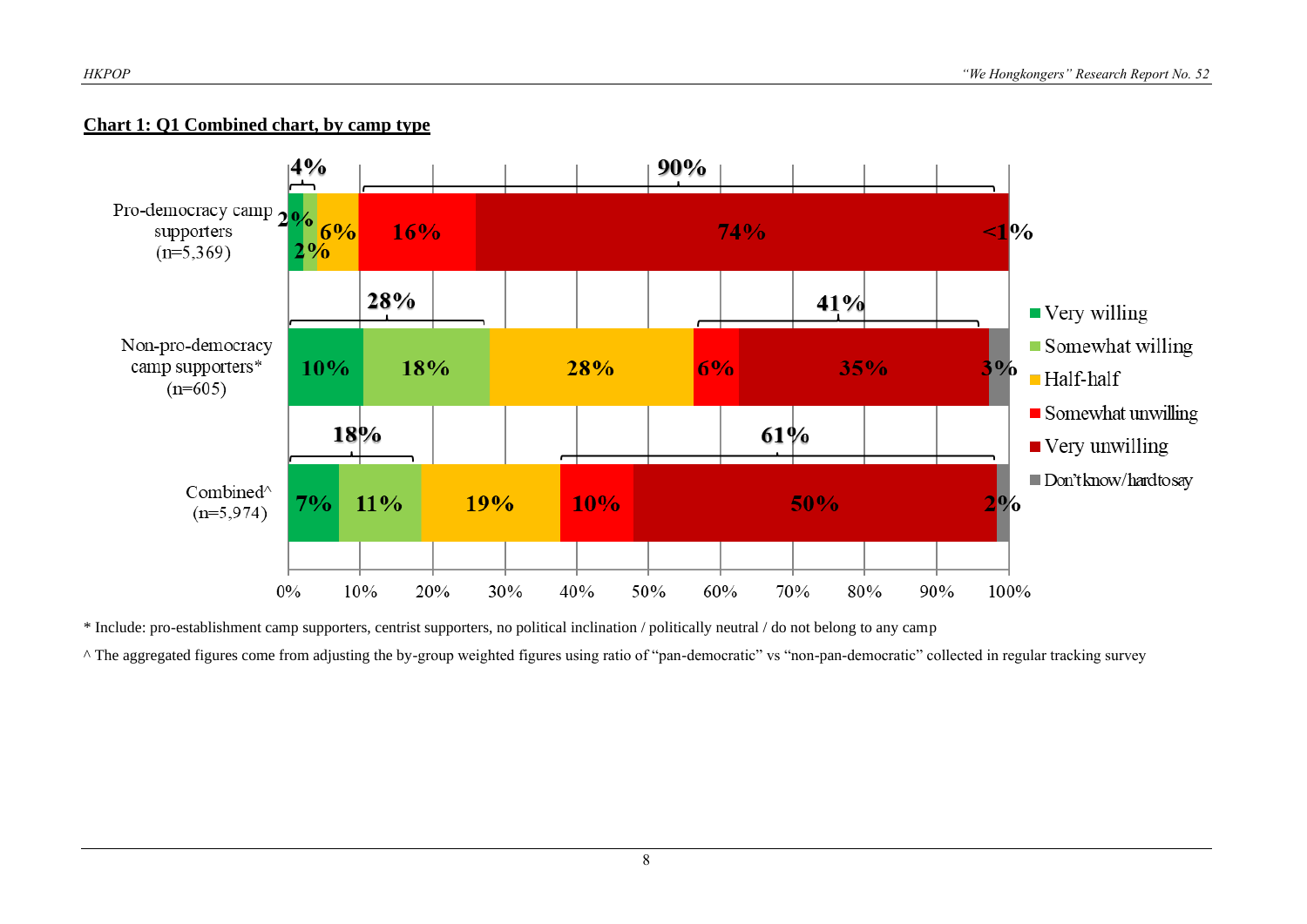| Q2 How willing or unwilling are you <b>to work in the</b><br><b>Greater Bay Area outside Hong Kong and Macau?</b> |                  |                   | Pro-democracy camp<br>supporters (Base=5,369) |       | Non-pro-democracy camp<br>supporters $[5]$ (Base=603) | $Combined^{[6]}$<br>$(Base=5,972)$ |     |  |
|-------------------------------------------------------------------------------------------------------------------|------------------|-------------------|-----------------------------------------------|-------|-------------------------------------------------------|------------------------------------|-----|--|
| <b>Very willing</b>                                                                                               |                  | 4%                |                                               | 14%   | 32%                                                   | 10%                                | 21% |  |
| <b>Somewhat willing</b>                                                                                           | <b>Willing</b>   | $<1\%$            | $4\%$                                         | 18%   |                                                       | $11\%$                             |     |  |
| <b>Half-half</b>                                                                                                  |                  |                   | $7\%$                                         |       | 18%                                                   |                                    | 14% |  |
| <b>Somewhat unwilling</b>                                                                                         |                  | 12%<br>84%<br>72% |                                               | 9%    |                                                       |                                    |     |  |
| <b>Very unwilling</b>                                                                                             | <b>Unwilling</b> |                   |                                               | 31%   | $\{40\%$                                              | 47%                                | 58% |  |
| Not applicable (not in the labour force)                                                                          |                  | 6%                |                                               | 8%    | 7%                                                    |                                    |     |  |
| Don't know / hard to say                                                                                          | $1\%$            |                   |                                               | $1\%$ | $1\%$                                                 |                                    |     |  |
| Mean <sup>[7]</sup>                                                                                               |                  | 1.4               |                                               | 2.7   | 2.2                                                   |                                    |     |  |

#### **Table 4: Q2 Survey results, by camp type; Survey period: 16-21/4/2021**

[5] Include: pro-establishment camp supporters, centrist supporters, no political inclination / politically neutral / do not belong to any camp

[6] The aggregated figures come from adjusting the by-group weighted figures using ratio of "pan-democratic" vs "non-pan-democratic" collected in regular tracking survey.

[7] The mean value is calculated by quantifying all individual responses into 1, 2, 3, 4, 5 marks according to their degree of positive level, where 1 is the lowest and 5 the highest, and then calculate the sample mean.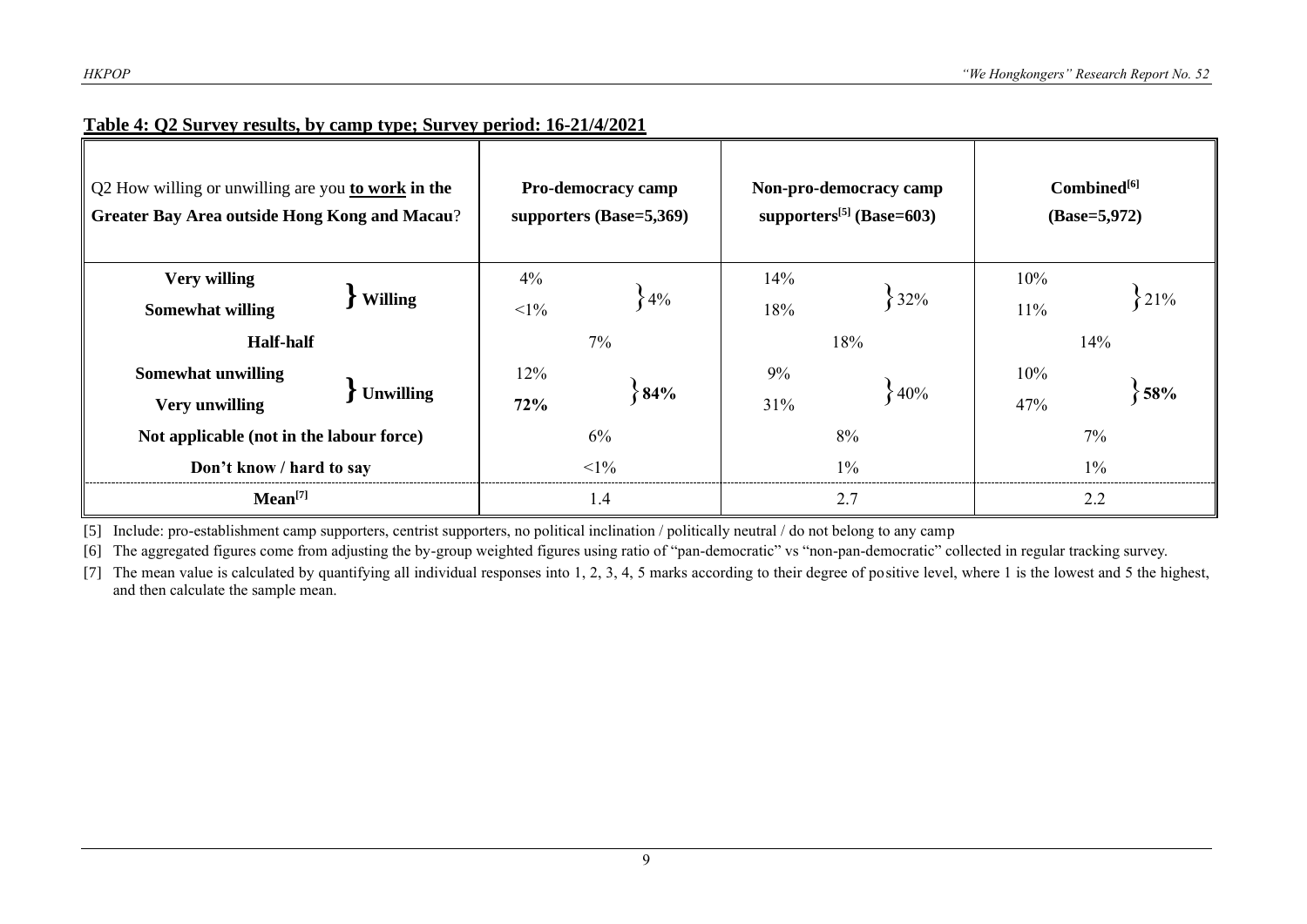#### **Chart 2: Q2 Combined chart, by camp type**



\* Include: pro-establishment camp supporters, centrist supporters, no political inclination / politically neutral / do not belong to any camp

^ The aggregated figures come from adjusting the by-group weighted figures using ratio of "pan-democratic" vs "non-pan-democratic" collected in regular tracking survey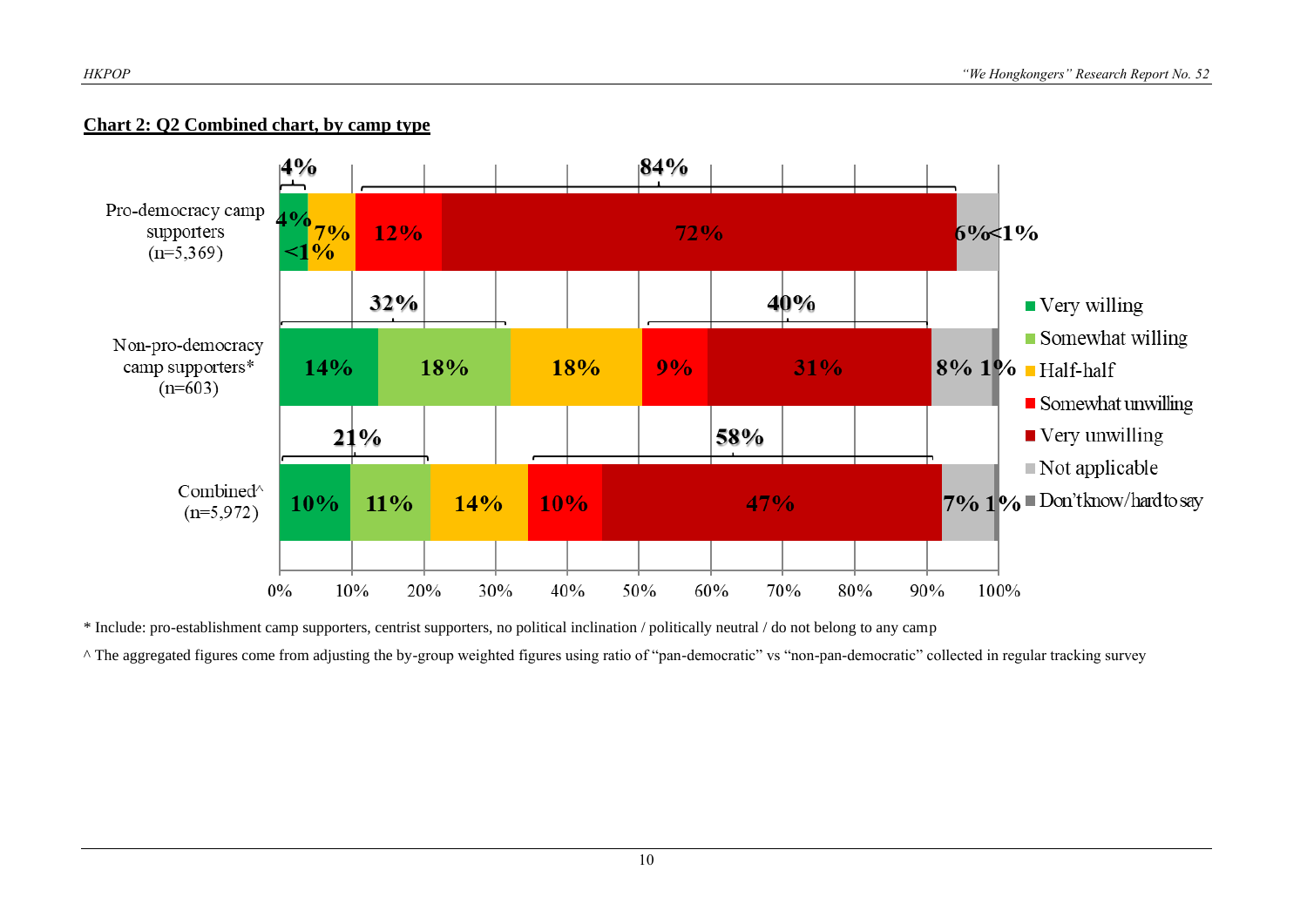# **Appendices**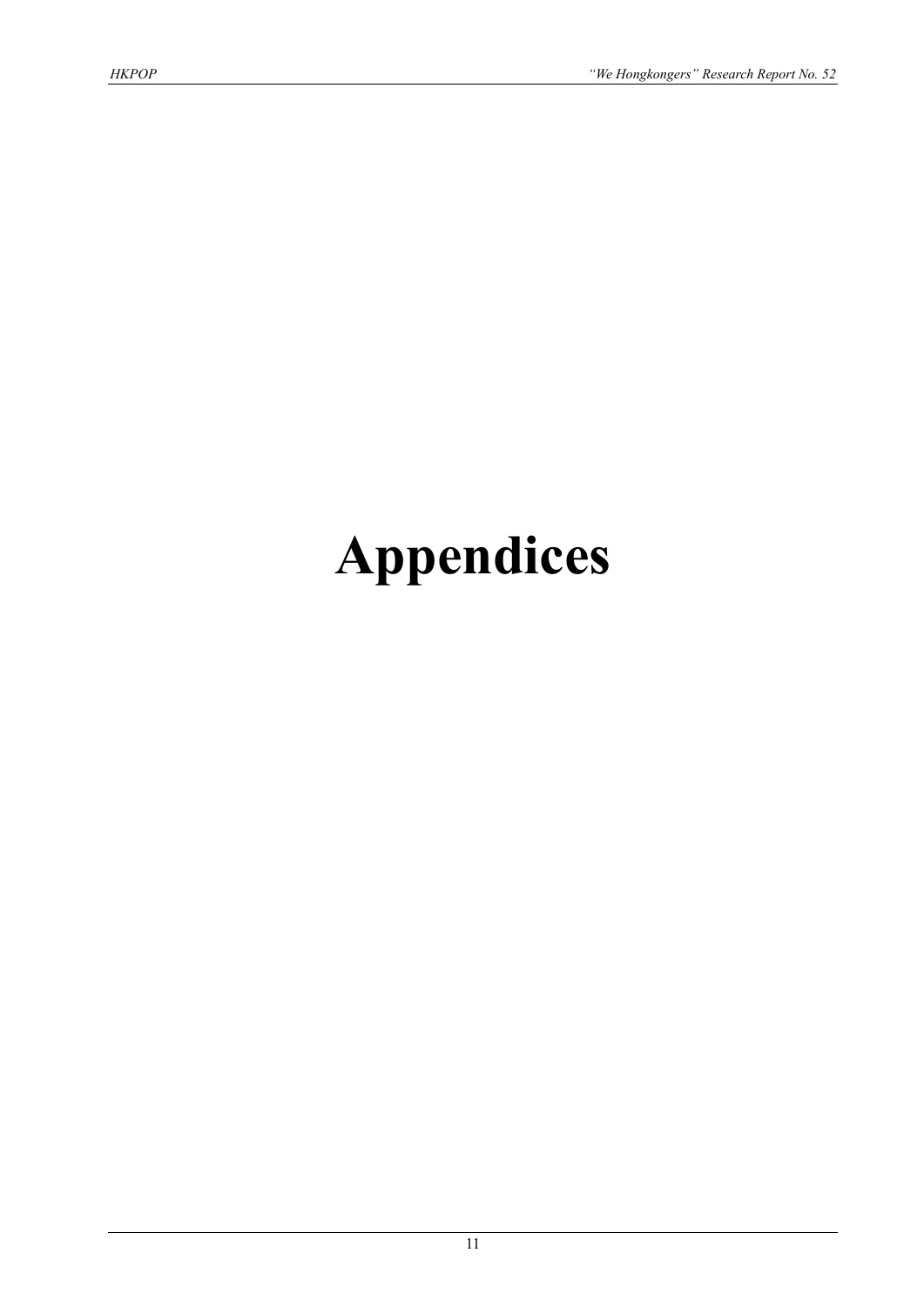# **Appendix 1: Demographic profile of respondents**

| Gender: |                    |       | Pro-democracy camp supporters |        |                 |      |            |           | Non-pro-democracy camp supporters # | Total |            |        |                 |  |
|---------|--------------------|-------|-------------------------------|--------|-----------------|------|------------|-----------|-------------------------------------|-------|------------|--------|-----------------|--|
|         |                    |       | Raw sample                    |        | Weighted sample |      | Raw sample |           | Weighted sample                     |       | Raw sample |        | Weighted sample |  |
|         | Freq               |       | %                             | Freq   | %               | Freq | %          | Freq<br>% |                                     | Freq  | $\%$       | Freq   | $\%$            |  |
| Male    |                    | 2,880 | 53.6%                         | 1,038  | 46.0%           | 338  | 55.9%      | 1,731     | 50.8%                               | 3,218 | 53.8%      | 2,769  | 48.9%           |  |
| Female  |                    | 2,485 | 46.2%                         | ,217   | 53.9%           | 265  | 43.8%      | 1,674     | 49.1%                               | 2,750 | 46.0%      | 2,892  | 51.1%           |  |
| Other   |                    | ◠     | 0.1%                          |        | 0.1%            |      | 0.3%       |           | $< 0.1\%$                           | 10    | 0.2%       | 2      | $< 0.1\%$       |  |
|         | Total              | 5,373 | 100.0%                        | 2,257  | 100.0%          | 605  | 100.0%     | 3,407     | 100.0%                              | 5,978 | 100.0%     | 5,664  | 100.0%          |  |
|         | Missing case $(s)$ |       |                               | $\leq$ |                 |      |            |           |                                     |       |            | $\leq$ |                 |  |

| Age:            |       | Pro-democracy camp supporters |                 |        |      | Non-pro-democracy camp supporters # |       |                 | Total |            |        |                 |
|-----------------|-------|-------------------------------|-----------------|--------|------|-------------------------------------|-------|-----------------|-------|------------|--------|-----------------|
|                 |       | Raw sample                    | Weighted sample |        |      | Raw sample                          |       | Weighted sample |       | Raw sample |        | Weighted sample |
| Freq            |       | $\%$                          | Freq            | $\%$   | Freq | %                                   | Freq  | %               | Freq  | $\%$       | Freq   | %               |
| $12 - 29$       | 755   | 14.1%                         | 701             | 31.1%  | 40   | 6.6%                                | 314   | 9.2%            | 795   | 13.3%      | 1,015  | 17.9%           |
| $30 - 39$       | 1,257 | 23.4%                         | 268             | 11.9%  | 116  | 19.2%                               | 445   | 13.1%           | 1,373 | 23.0%      | 713    | 12.6%           |
| $40 - 49$       | 1,365 | 25.4%                         | 359             | 15.9%  | 149  | 24.6%                               | 694   | 20.4%           | 1,514 | 25.3%      | 1,052  | 18.6%           |
| $50 - 59$       | 1,258 | 23.4%                         | 588             | 26.0%  | 161  | 26.6%                               | 1,150 | 33.8%           | 1,419 | 23.7%      | 1,737  | 30.7%           |
| 60 or above     | 736   | 13.7%                         | 341             | 15.1%  | 139  | 23.0%                               | 804   | 23.6%           | 875   | 14.6%      | 1,146  | 20.2%           |
| Total           | 5,371 | 100.0%                        | 2,257           | 100.0% | 605  | 100.0%                              | 3,407 | 100.0%          | 5,976 | 100.0%     | 5,664  | 100.0%          |
| Missing case(s) | 3     | 0%                            | $<$ 1           | 0%     | 0    |                                     |       |                 |       |            | $\leq$ |                 |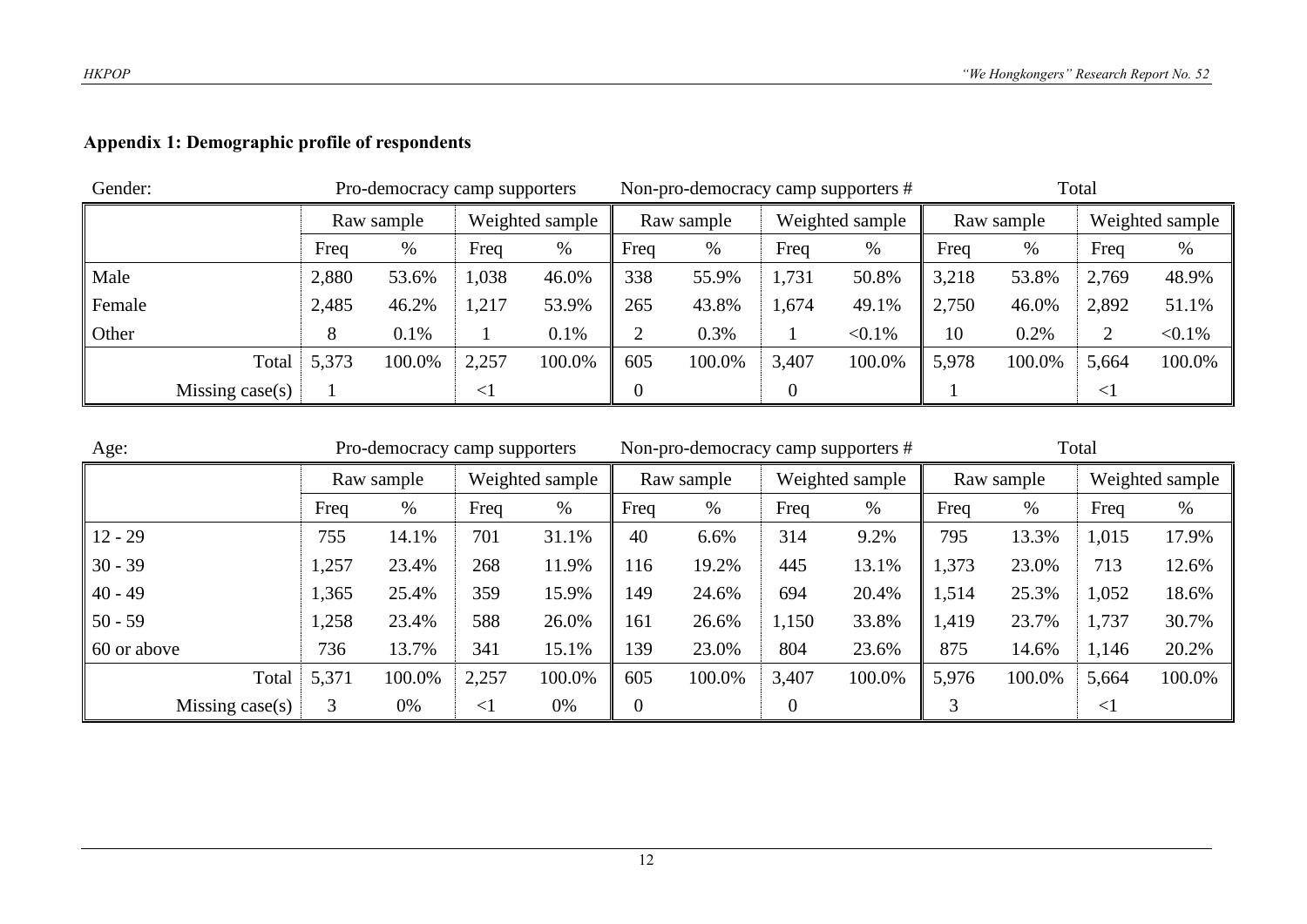| Education attainment: |                           | Pro-democracy camp supporters |       |                 |      |            |       | Non-pro-democracy camp supporters # | Total |            |                 |        |  |
|-----------------------|---------------------------|-------------------------------|-------|-----------------|------|------------|-------|-------------------------------------|-------|------------|-----------------|--------|--|
|                       |                           | Raw sample                    |       | Weighted sample |      | Raw sample |       | Weighted sample                     |       | Raw sample | Weighted sample |        |  |
|                       | Freq<br>Freq<br>$\%$<br>% |                               |       | Freq            | $\%$ | Freq       | %     | Freq                                | %     | Freq       | $\%$            |        |  |
| Primary or below      | 10                        | 0.2%                          | 6     | 0.3%            |      | 0.7%       | 13    | 0.4%                                | 14    | 0.2%       | 19              | 0.3%   |  |
| Secondary             | 827                       | 15.4%                         | 735   | 32.6%           | 129  | 21.4%      | 927   | 27.3%                               | 956   | 16.0%      | 1,662           | 29.4%  |  |
| Tertiary or above     | 4,530                     | 84.4%                         | 1,512 | 67.1%           | 470  | 77.9%      | 2,459 | 72.4%                               | 5,000 | 83.8%      | 3,971           | 70.3%  |  |
| Total                 | 5,367                     | 100.0%                        | 2,253 | 100.0%          | 603  | 100.0%     | 3,399 | 100.0%                              | 5,970 | 100.0%     | 5,652           | 100.0% |  |
| Missing case(s)       |                           | 0%                            |       | 0%              |      |            |       |                                     |       |            | 12              |        |  |

| Occupation:        |       | Pro-democracy camp supporters |       |                 |      | Non-pro-democracy camp supporters # |                  |                 | Total |            |       |                 |
|--------------------|-------|-------------------------------|-------|-----------------|------|-------------------------------------|------------------|-----------------|-------|------------|-------|-----------------|
|                    |       | Raw sample                    |       | Weighted sample |      | Raw sample                          |                  | Weighted sample |       | Raw sample |       | Weighted sample |
|                    | Freq  | $\%$                          | Freq  | $\%$            | Freq | $\%$                                | Freq             | $\%$            | Freq  | $\%$       | Freq  | $\%$            |
| Administrators and | 2,143 | 39.9%                         | 293   | 13.0%           | 219  | 36.2%                               | 1,021            | 30.0%           | 2,362 | 39.6%      | 1,314 | 23.2%           |
| professionals      |       |                               |       |                 |      |                                     |                  |                 |       |            |       |                 |
| Clerks and service | 1,441 | 26.8%                         | 624   | 27.7%           | 155  | 25.6%                               | 808              | 23.7%           | 1,596 | 26.7%      | 1,433 | 25.3%           |
| workers            |       |                               |       |                 |      |                                     |                  |                 |       |            |       |                 |
| Workers            | 109   | 2.0%                          | 137   | 6.1%            | 17   | 2.8%                                | 118              | 3.5%            | 126   | 2.1%       | 255   | 4.5%            |
| <b>Students</b>    | 194   | 3.6%                          | 226   | 10.0%           | 10   | 1.7%                                | 171              | 5.0%            | 204   | 3.4%       | 398   | 7.0%            |
| Home-makers /      | 254   | 4.7%                          | 343   | 15.2%           | 16   | 2.6%                                | 208              | 6.1%            | 270   | 4.5%       | 551   | 9.7%            |
| housewives         |       |                               |       |                 |      |                                     |                  |                 |       |            |       |                 |
| Others             | 1,226 | 22.8%                         | 630   | 28.0%           | 188  | 31.1%                               | 1,080            | 31.7%           | 1,414 | 23.7%      | 1,710 | 30.2%           |
| Total              | 5,367 | 100.0%                        | 2,253 | 100.0%          | 605  | 100.0%                              | 3,407            | 100.0%          | 5,972 | 100.0%     | 5,660 | 100.0%          |
| Missing $case(s)$  |       |                               | 3     |                 | 0    |                                     | $\boldsymbol{0}$ |                 |       |            | 3     |                 |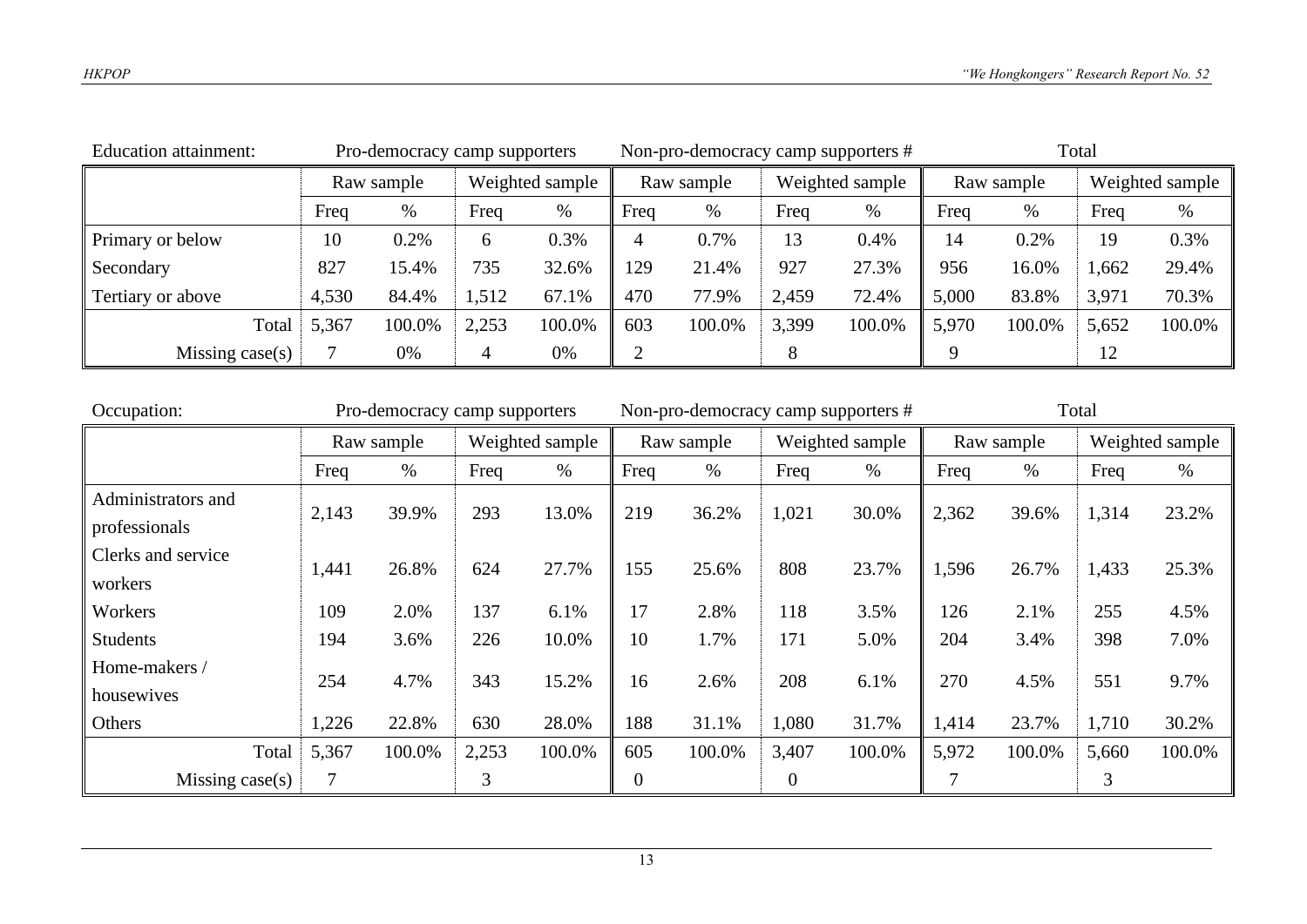| District:           | Pro-democracy camp supporters |            |       |                 |      | Non-pro-democracy camp supporters # |       |                 | Total |            |       |                 |
|---------------------|-------------------------------|------------|-------|-----------------|------|-------------------------------------|-------|-----------------|-------|------------|-------|-----------------|
|                     |                               | Raw sample |       | Weighted sample |      | Raw sample                          |       | Weighted sample |       | Raw sample |       | Weighted sample |
|                     | Freq                          | $\%$       | Freq  | $\%$            | Freq | $\%$                                | Freq  | $\%$            | Freq  | $\%$       | Freq  | $\%$            |
| Central & Western   | 219                           | 4.1%       | 68    | 3.1%            | 18   | 3.0%                                | 107   | 3.2%            | 237   | 4.0%       | 175   | 3.1%            |
| Wan Chai            | 122                           | 2.3%       | 50    | 2.3%            | 16   | 2.7%                                | 92    | 2.7%            | 138   | 2.3%       | 142   | 2.5%            |
| Eastern             | 538                           | 10.1%      | 122   | 5.5%            | 72   | 12.0%                               | 353   | 10.4%           | 610   | 10.3%      | 475   | 8.5%            |
| Southern            | 211                           | 4.0%       | 15    | 0.7%            | 23   | 3.8%                                | 130   | 3.8%            | 234   | 4.0%       | 144   | 2.6%            |
| Yau Tsim Mong       | 222                           | 4.2%       | 117   | 5.3%            | 27   | 4.5%                                | 106   | 3.1%            | 249   | 4.2%       | 223   | 4.0%            |
| Sham Shui Po        | 258                           | 4.9%       | 158   | 7.1%            | 37   | 6.2%                                | 138   | 4.1%            | 295   | 5.0%       | 296   | 5.3%            |
| <b>Kowloon City</b> | 295                           | 5.6%       | 58    | 2.6%            | 32   | 5.3%                                | 271   | 8.0%            | 327   | 5.5%       | 328   | 5.9%            |
| Wong Tai Sin        | 268                           | 5.0%       | 111   | 5.0%            | 30   | 5.0%                                | 111   | 3.3%            | 298   | 5.0%       | 222   | 4.0%            |
| <b>Kwun Tong</b>    | 392                           | 7.4%       | 251   | 11.4%           | 48   | 8.0%                                | 370   | 10.9%           | 440   | 7.4%       | 621   | 11.1%           |
| Tsuen Wan           | 278                           | 5.2%       | 127   | 5.8%            | 37   | 6.2%                                | 176   | 5.2%            | 315   | 5.3%       | 303   | 5.4%            |
| Tuen Mun            | 317                           | 6.0%       | 229   | 10.4%           | 36   | 6.0%                                | 179   | 5.3%            | 353   | 6.0%       | 408   | 7.3%            |
| Yuen Long           | 345                           | 6.5%       | 169   | 7.7%            | 46   | 7.7%                                | 384   | 11.3%           | 391   | 6.6%       | 554   | 9.9%            |
| North               | 154                           | 2.9%       | 28    | 1.3%            | 20   | 3.3%                                | 128   | 3.8%            | 174   | 2.9%       | 157   | 2.8%            |
| Tai Po              | 228                           | 4.3%       | 181   | 8.2%            | 28   | 4.7%                                | 190   | 5.6%            | 256   | 4.3%       | 370   | 6.6%            |
| Sai Kung            | 424                           | 8.0%       | 108   | 4.9%            | 36   | 6.0%                                | 222   | 6.6%            | 460   | 7.8%       | 330   | 5.9%            |
| Sha Tin             | 637                           | 12.0%      | 225   | 10.2%           | 60   | 10.0%                               | 204   | 6.0%            | 697   | 11.8%      | 429   | 7.7%            |
| Kwai Tsing          | 291                           | 5.5%       | 154   | 7.0%            | 24   | 4.0%                                | 152   | 4.5%            | 315   | 5.3%       | 305   | 5.4%            |
| Islands             | 110                           | 2.1%       | 40    | 1.8%            | 10   | 1.7%                                | 79    | 2.3%            | 120   | 2.0%       | 119   | 2.1%            |
| Total               | 5,309                         | 100.0%     | 2,210 | 100.0%          | 600  | 100.0%                              | 3,392 | 100.0%          | 5,909 | 100.0%     | 5,602 | 100.0%          |
| Missing case(s)     | 65                            |            | 47    |                 | 5    |                                     | 15    |                 | 70    |            | 62    |                 |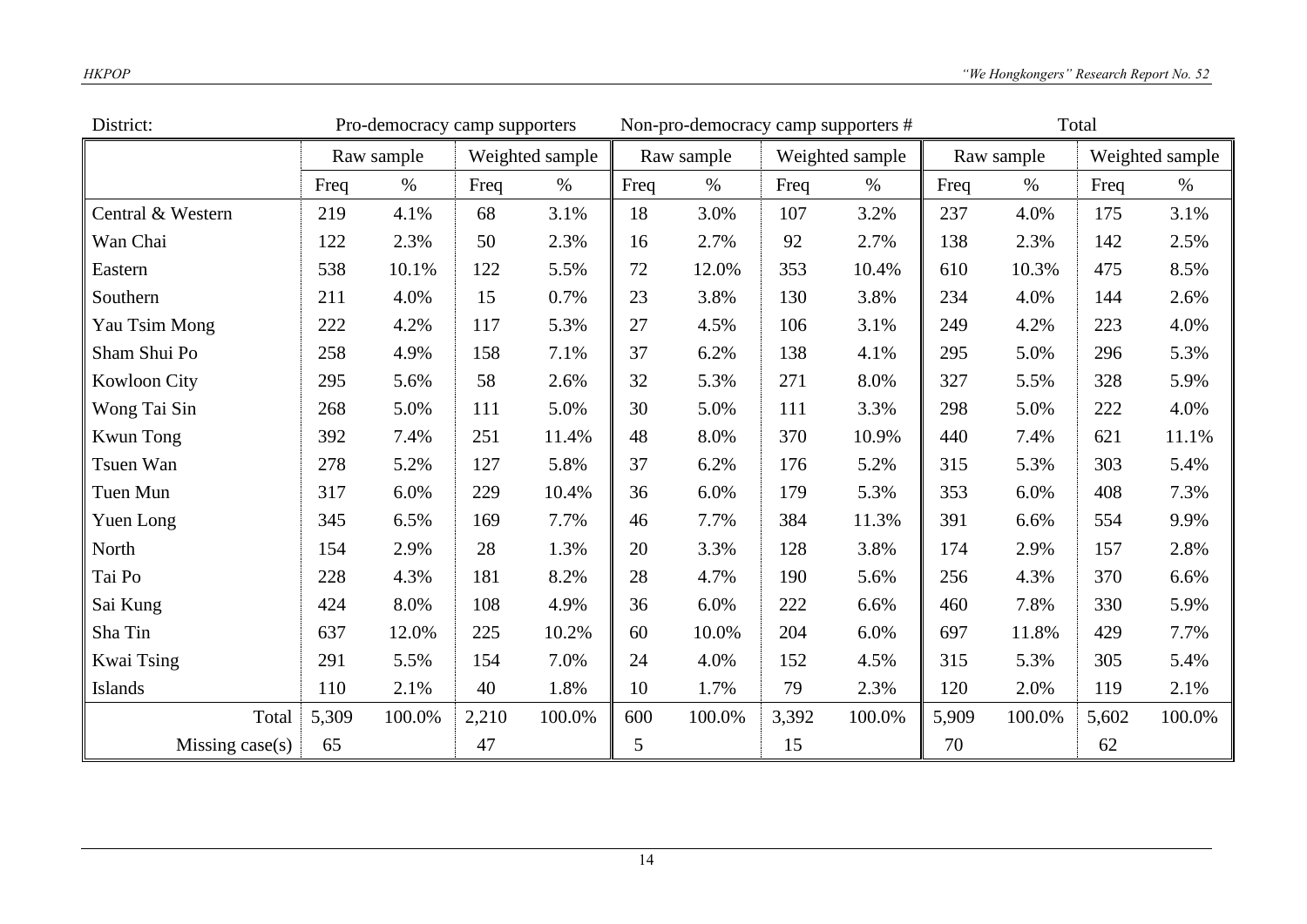| Political inclination:      |                | Pro-democracy camp supporters |                  |                 | Non-pro-democracy camp supporters # |            |                |                 | Total          |            |                  |                 |
|-----------------------------|----------------|-------------------------------|------------------|-----------------|-------------------------------------|------------|----------------|-----------------|----------------|------------|------------------|-----------------|
|                             |                | Raw sample                    |                  | Weighted sample |                                     | Raw sample |                | Weighted sample |                | Raw sample |                  | Weighted sample |
|                             | Freq           | %                             | Freq             | %               | Freq                                | %          | Freq           | $\%$            | Freq           | $\%$       | Freq             | %               |
| Pro-democracy camp          | 3,091          | 57.5%                         | 1,476            | 65.4%           | $\overline{0}$                      | 0%         | $\theta$       | 0%              | 3,091          | 51.7%      | 1,476            | 26.1%           |
| Pro-establishment camp      | $\overline{0}$ | 0%                            | $\theta$         | 0%              | 36                                  | 6.0%       | 458            | 13.4%           | 36             | 0.6%       | 458              | 8.1%            |
| Localist                    | 2,283          | 42.5%                         | 780              | 34.6%           | 0                                   | 0%         | $\overline{0}$ | 0%              | 2,283          | 38.2%      | 780              | 13.8%           |
| Centrist                    | 0              | 0%                            | $\boldsymbol{0}$ | 0%              | 198                                 | 32.7%      | 1,012          | 29.7%           | 198            | 3.3%       | 1,012            | 17.9%           |
| Others                      | $\overline{0}$ | 0%                            | $\overline{0}$   | 0%              | 0                                   | 0%         | $\theta$       | 0%              | $\overline{0}$ | 0%         | $\theta$         | 0%              |
| No political inclination /  |                |                               |                  |                 |                                     |            |                |                 |                |            |                  |                 |
| politically neutral / don't | $\overline{0}$ | 0%                            | $\overline{0}$   | 0%              | 371                                 | 61.3%      | 1,937          | 56.9%           | 371            | 6.2%       | 1,937            | 34.2%           |
| belong to any camp          |                |                               |                  |                 |                                     |            |                |                 |                |            |                  |                 |
| Don't know / hard to say    | $\overline{0}$ | 0%                            | $\overline{0}$   | 0%              | 0                                   | 0%         | $\overline{0}$ | 0%              | $\overline{0}$ | 0%         | $\boldsymbol{0}$ | 0%              |
| Total                       | 5,374          | 100.0%                        | 2,257            | 100.0%          | 605                                 | 100.0%     | 3,407          | 100.0%          | 5,979          | 100.0%     | 5,664            | 100.0%          |
| Missing $case(s)$           | $\overline{0}$ |                               | 0                |                 | 0                                   |            | 0              |                 | $\overline{0}$ |            | $\overline{0}$   |                 |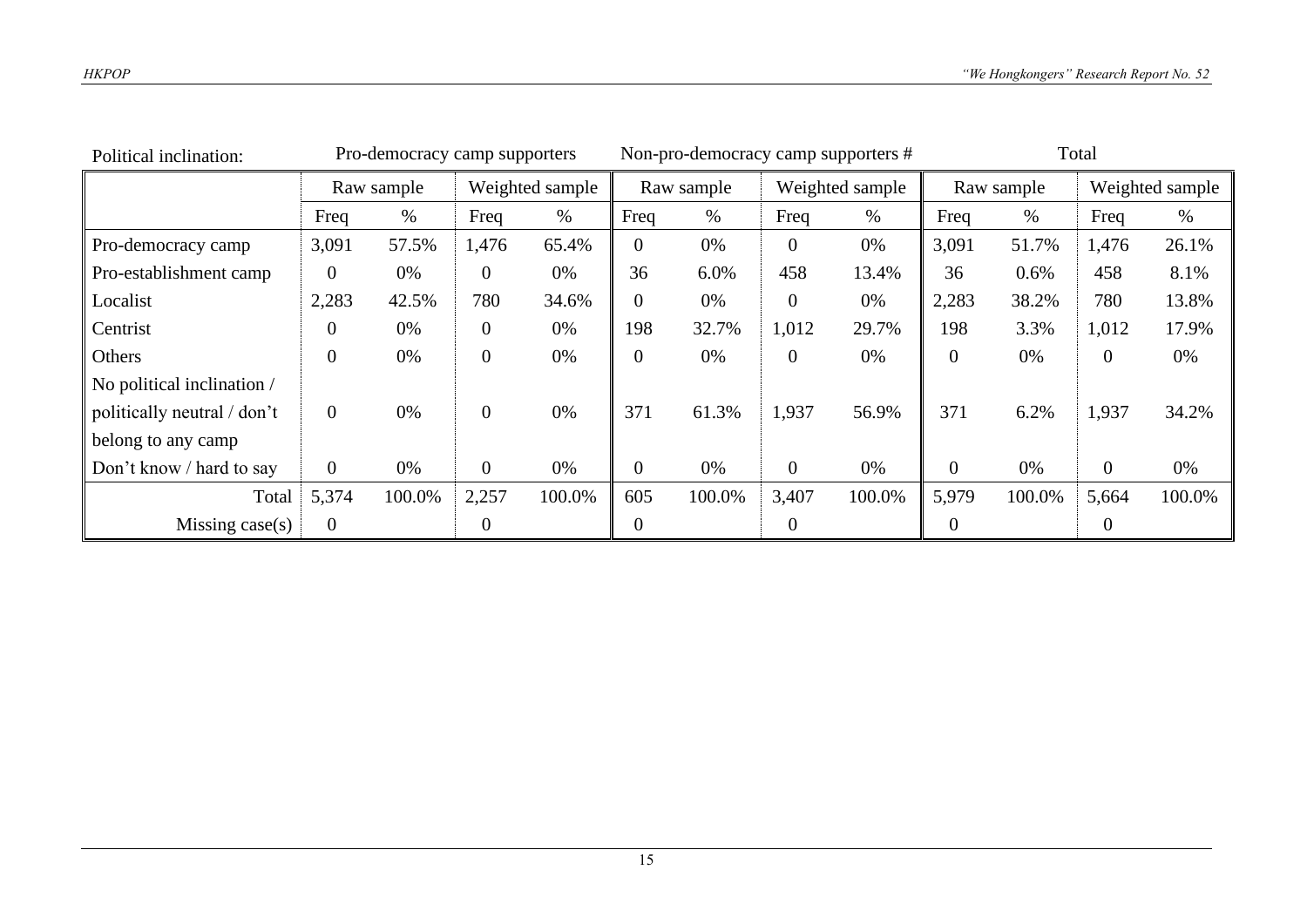| Voted political camp:                                                                |       | Pro-democracy camp supporters |       |                 | Non-pro-democracy camp supporters # |            |       |                 | Total |            |                 |        |
|--------------------------------------------------------------------------------------|-------|-------------------------------|-------|-----------------|-------------------------------------|------------|-------|-----------------|-------|------------|-----------------|--------|
|                                                                                      |       | Raw sample                    |       | Weighted sample |                                     | Raw sample |       | Weighted sample |       | Raw sample | Weighted sample |        |
|                                                                                      | Freq  | %                             | Freq  | $\%$            | Freq                                | %          | Freq  | $\%$            | Freq  | %          | Freq            | $\%$   |
| Democratic                                                                           | 5,078 | 94.8%                         | 1,097 | 48.6%           | 373                                 | 61.8%      | 529   | 15.6%           | 5,451 | 91.5%      | 1,627           | 28.8%  |
| Non-democratic                                                                       | 13    | 0.2%                          | 65    | 2.9%            | 109                                 | 18.0%      | 1,618 | 47.8%           | 122   | 2.0%       | 1,684           | 29.9%  |
| Did not vote / blank vote /<br>void vote / don't know /<br>hard to say $/$ refuse to | 181   | 3.4%                          | 572   | 25.4%           | 89                                  | 14.7%      | 887   | 26.2%           | 270   | 4.5%       | 1,459           | 25.9%  |
| answer                                                                               |       |                               |       |                 |                                     |            |       |                 |       |            |                 |        |
| Not a registered voter                                                               | 82    | 1.5%                          | 521   | 23.1%           | 33                                  | 5.5%       | 350   | 10.3%           | 115   | 1.9%       | 871             | 15.4%  |
| Total                                                                                | 5,354 | 100.0%                        | 2,256 | 100.0%          | 604                                 | 100.0%     | 3,385 | 100.0%          | 5,958 | 100.0%     | 5,641           | 100.0% |

\*(Only for respondents aged 18 or above or refuse to answer age)

# Including pro-establishment camp supporters, centrist supporters, no political inclination / politically neutral / do not belong to any camp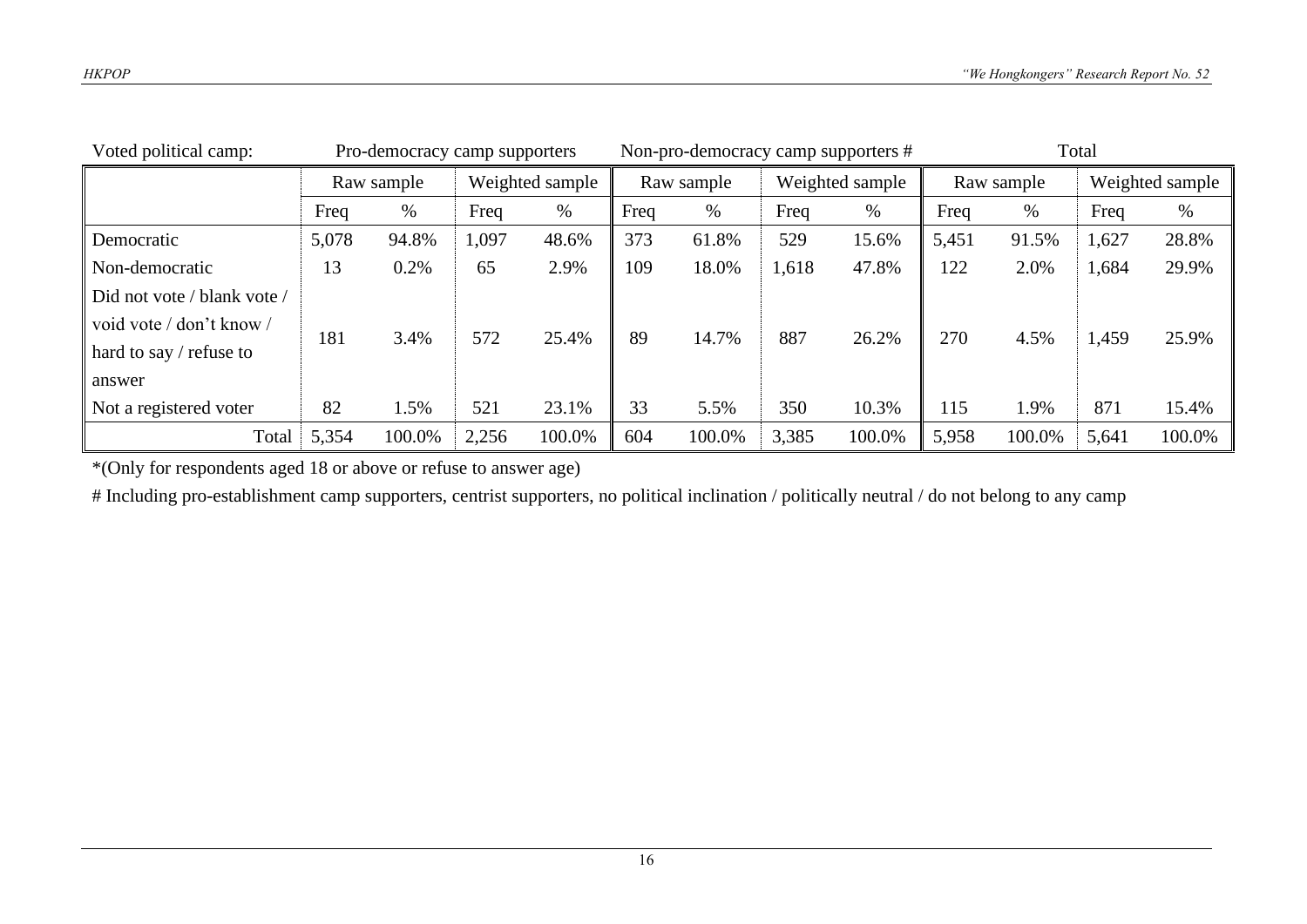# **Appendix 2: Contact Information**

| Total valid samples     | 6,270        |
|-------------------------|--------------|
| Survey period           | 16-21/4/2021 |
| Success rate            | 6.7%         |
| Questionnaires sent out | 94,076       |
| Questionnaires received | 6,874        |
| Ineligible samples      | 14           |
| Invalid samples         | 376          |
| Incomplete samples      | 214          |
| Standard error          | 0.6%         |
| Sampling error          | 3.8%         |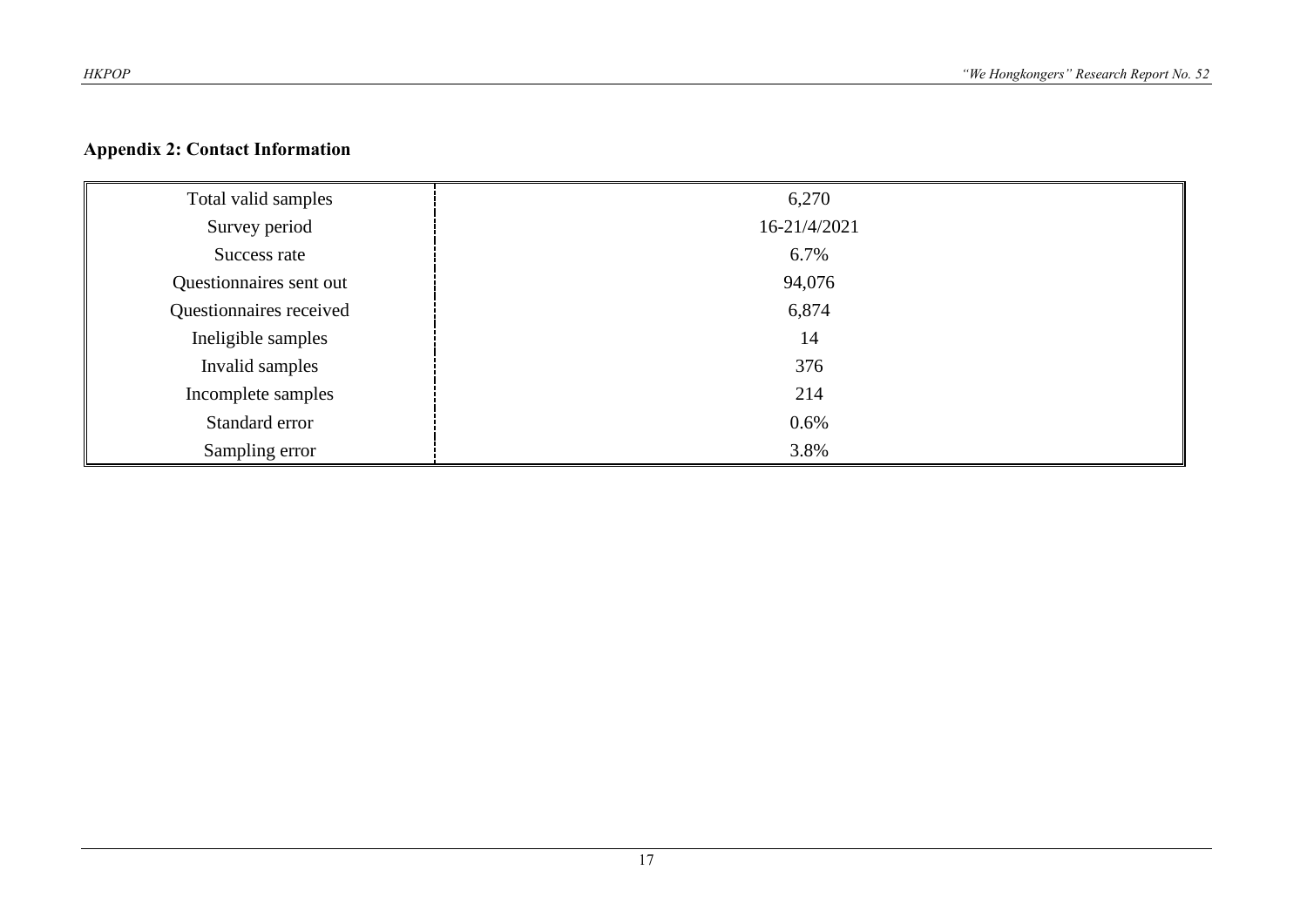# **Appendix 3: Quantitative analyses**

## **Q1 Survey results; Survey period: 16/4-21/4/2021**

| Q1 How willing or unwilling are    | Pro-democracy camp supporters |          | Non-pro-democracy camp supporters # |        | Total          |          |
|------------------------------------|-------------------------------|----------|-------------------------------------|--------|----------------|----------|
| you to settle down in the Greater  | Percentages                   |          | Percentages                         |        | Percentages    |          |
| Bay Area outside Hong Kong and     |                               |          |                                     |        |                |          |
| Macau?                             | $(Base=2,254)$                |          | $(Base=3,407)$                      |        | $(Base=5,661)$ |          |
| Very willing<br>Willing            | 2.1%                          | $4.0\%$  | 10.4%                               | 127.9% | 7.1%           | 18.4%    |
| <b>Somewhat willing</b>            | 1.9%                          |          | 17.5%                               |        | 11.3%          |          |
| <b>Half-half</b>                   | 5.8%                          |          | 28.3%                               |        | 19.3%          |          |
| Somewhat                           | 16.2%                         |          | 6.3%                                |        | 10.3%          |          |
| <b>Unwilling</b><br>unwilling      |                               | $90.2\%$ |                                     | 141.1% |                | $60.6\%$ |
| Very unwilling                     | 74.0%                         |          | 34.8%                               |        | 50.4%          |          |
| Don't know / hard to say           | $0.0\%$                       |          | 2.7%                                |        | 1.6%           |          |
| Total                              | 100.0%                        |          | 100.0%                              |        | 100.0%         |          |
| Mean values                        | 1.4                           |          | 2.6                                 |        | 2.1            |          |
| Standard error of mean<br>< 0.1    |                               | < 0.1    |                                     | < 0.1  |                |          |
| Median<br>1.0                      |                               | 3.0      |                                     | 1.0    |                |          |
| $\mathfrak{Z}$<br>Refuse to answer |                               |          | $\theta$                            |        | 3              |          |
| Net value (Willing- Unwilling)     | $-86.2%$                      |          | $-13.2%$                            |        | $-42.3%$       |          |

# Including pro-establishment camp supporters, centrist supporters, no political inclination / politically neutral / do not belong to any camp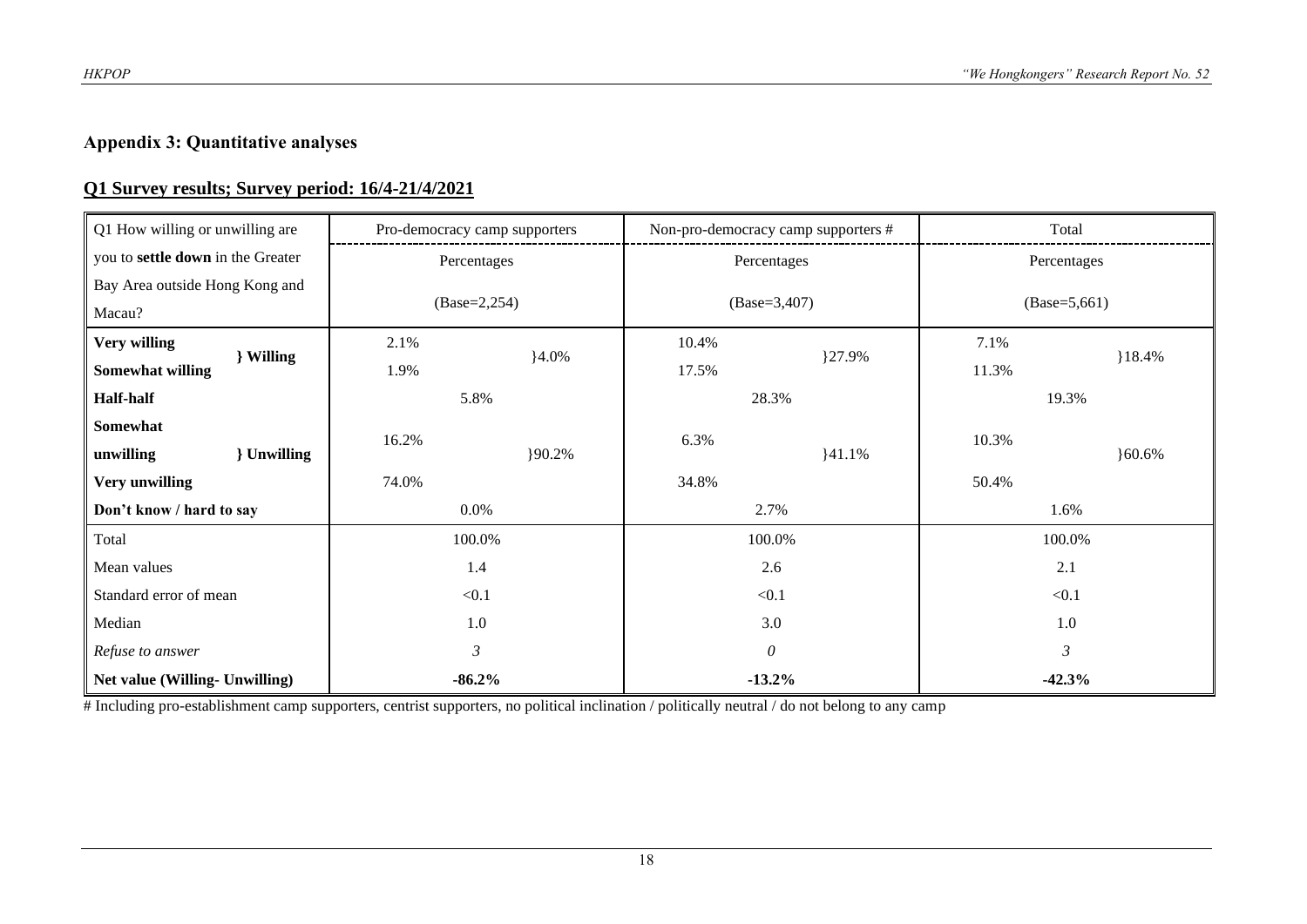## **Q2 Survey results; Survey period: 16/4-21/4/2021**

| Q2 How willing or unwilling are      | Pro-democracy camp supporters |         | Non-pro-democracy camp supporters # |       | Total           |        |  |
|--------------------------------------|-------------------------------|---------|-------------------------------------|-------|-----------------|--------|--|
| you to work in the Greater Bay       | Percentages                   |         | Percentages                         |       | Percentages     |        |  |
| Area outside Hong Kong and           |                               |         |                                     |       |                 |        |  |
| Macau?                               | $(Base=2,257)$                |         | $(Base=3,392)$                      |       | $(Base=5, 649)$ |        |  |
| Very willing                         | 3.9%                          |         | 13.7%                               |       | 9.8%            |        |  |
| } Willing<br><b>Somewhat willing</b> | 0.1%                          | $4.0\%$ | 18.5%                               | 32.1% | 11.1%           | }20.9% |  |
| <b>Half-half</b>                     | 6.5%                          |         | 18.3%                               |       | 13.6%           |        |  |
| Somewhat                             |                               |         |                                     |       |                 |        |  |
| } Unwilling<br>unwilling             | 12.1%                         | }83.7%  | 9.0%                                | 40.2% | 10.2%           | }57.6% |  |
| Very unwilling                       | 71.6%                         |         | 31.2%                               |       | 47.4%           |        |  |
| Not applicable (not in the labour    | 5.8%                          |         | 8.4%                                |       | 7.4%            |        |  |
| force)                               |                               |         |                                     |       |                 |        |  |
| Don't know / hard to say             | 0.0%                          |         | 0.9%                                |       | 0.6%            |        |  |
| Total                                | 100.0%                        |         | 100.0%                              |       | 100.0%          |        |  |
| Mean values                          | 1.4                           |         | 2.7                                 |       | $2.2\,$         |        |  |
| Standard error of mean               | $<0.1$                        |         | < 0.1                               |       | < 0.1           |        |  |
| Median<br>1.0                        |                               | 3.0     |                                     | 1.0   |                 |        |  |
| $\langle$ 1<br>Refuse to answer      |                               | 15      |                                     | 15    |                 |        |  |
| Net value (Willing- Unwilling)       | $-79.7%$                      |         | $-8.1%$                             |       | $-36.7%$        |        |  |

# Including pro-establishment camp supporters, centrist supporters, no political inclination / politically neutral / do not belong to any camp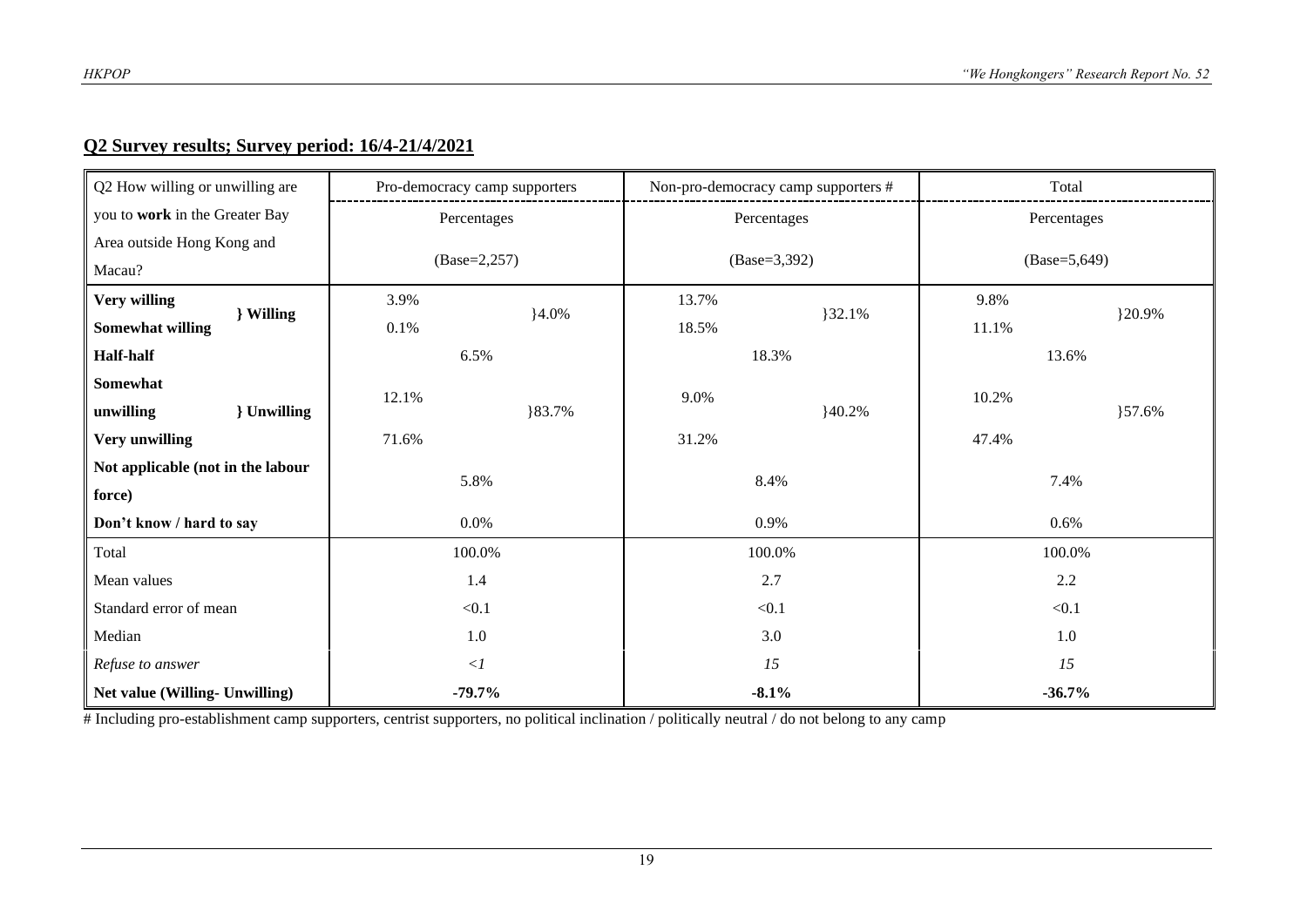# **Appendix 4: Survey questionnaire (16/4-21/4/2021)**

# **HKPORI: We Hongkongers Survey**

Hong Kong Public Opinion Research Institute is politically neutral, we welcome different opinions. All personal data will be kept strictly confidential. You can fill in the questionnaire again at any time to express your latest views. When we need to work on the data, your last submission will be used. For enquiries, please email us at panel@pori.hk.

Last updated: xxxx-xx-xx xx:xx

Tentative next update: xxxx-xx-xx

#### \*Required

#### **(Registered member) Panel ID: \***

(Please do not alter the pre-filled ID)

 $\mathcal{L}_\text{max}$  , where  $\mathcal{L}_\text{max}$ 

 $\mathcal{L}_\text{max}$  , where  $\mathcal{L}_\text{max}$ 

#### **(Registered member) Invitation token: \***

(Please do not alter the pre-filled token)

#### **(New member) Please first register as a HKPOP Panel member at**

#### **https://www.pori.hk/panel.html?lang=en \***

- $\bigcirc$  Already registered as a member earlier (Please go to the survey platform by clicking on the designated hyperlink sent to you by email)
- $\bigcirc$  Have just registered as a member
- Not yet registered as a member, and will register after completing the survey (Please note: Your response will be removed if you have not yet successfully registered as a member at the time of data analysis)

#### **Eligibility Confirmation**

 $\mathcal{L}_\text{max}$ 

**(New member) Email used / will be used in registration: \***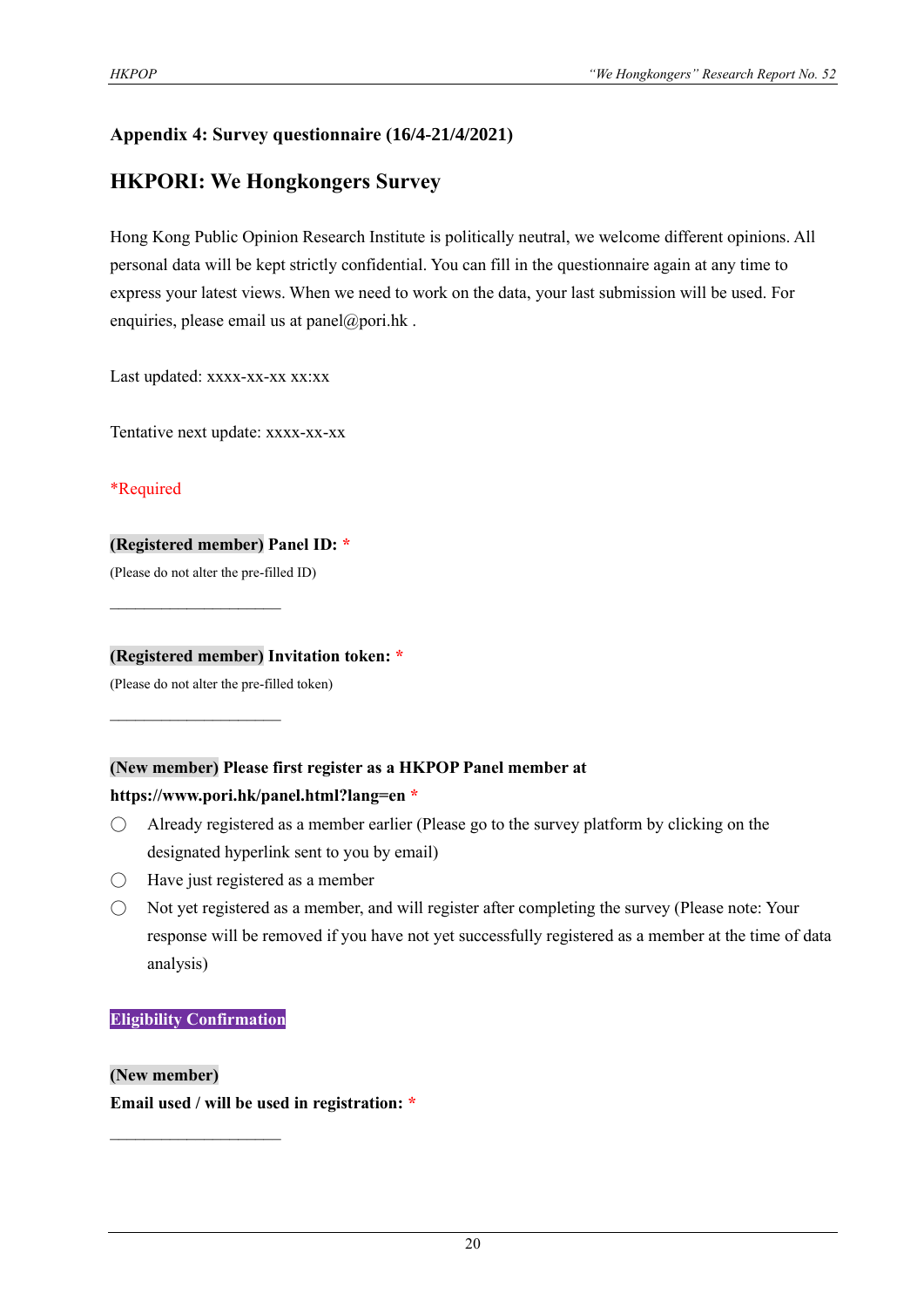#### **Are you a Hong Kong resident aged 12 or above? \***

- Yes
- No

#### **We Hongkongers**

#### **How willing or unwilling are you to settle down in the Greater Bay Area outside Hong Kong and**

#### **Macau?**

- $\bigcirc$  Very willing
- $\bigcirc$  Somewhat willing
- Half-half
- Somewhat unwilling
- $\bigcirc$  Very unwilling
- Don't know / hard to say

#### **How willing or unwilling are you to work in the Greater Bay Area outside Hong Kong and Macau?**

- Not applicable (not in the labour force)
- Very willing
- $\bigcirc$  Somewhat willing
- Half-half
- Somewhat unwilling
- Very unwilling
- Don't know / hard to say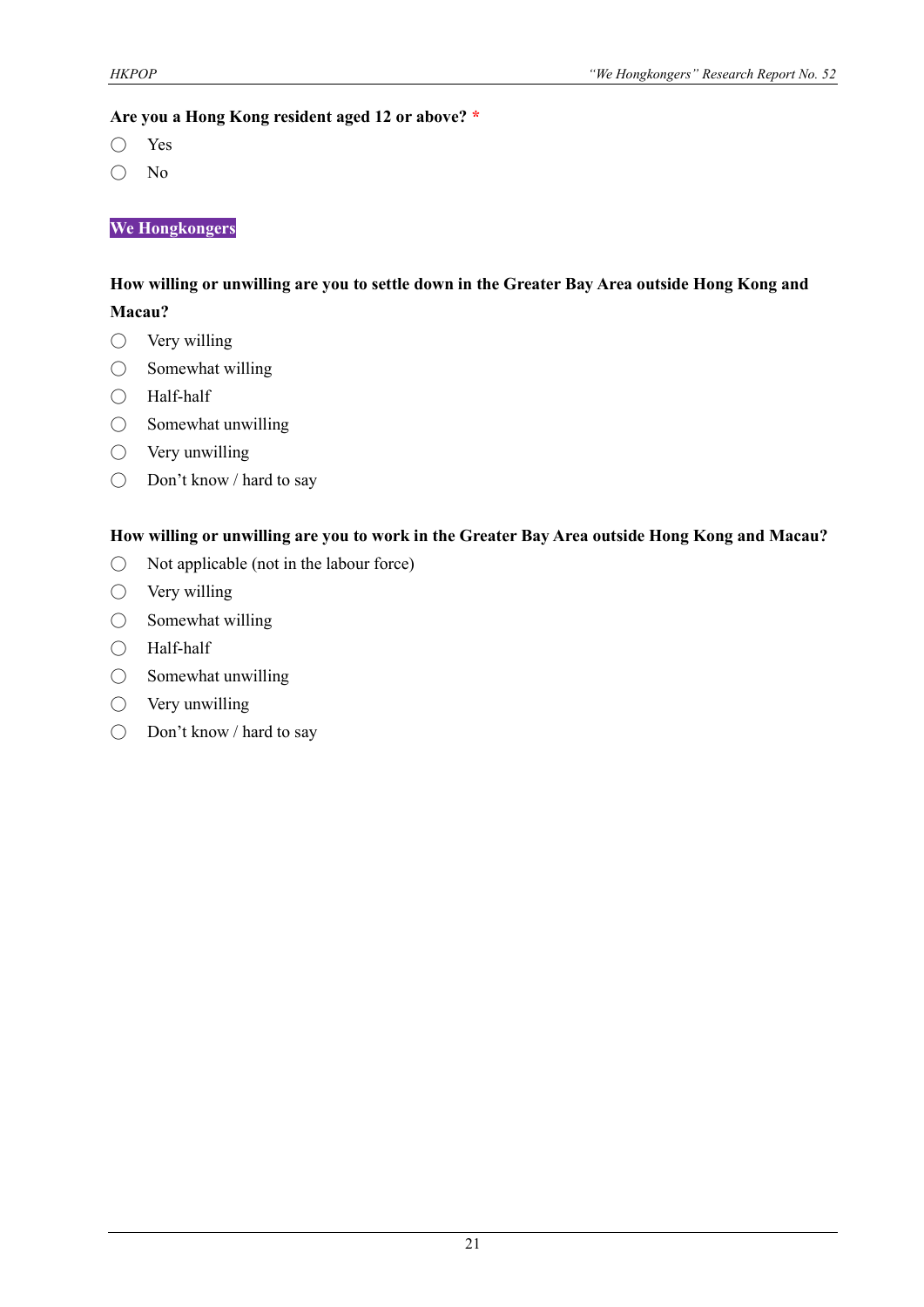#### **Community Health**

#### **How likely do you think it is that you will contract novel coronavirus pneumonia over the next one month?**

(Please select the closest answer. If you have another answer, please fill in the last item.)

- $\bigcirc$  0% chance (Certainly not)
- $\bigcirc$  0.001% chance (1 in 100,000)
- $\bigcirc$  0.01% chance (1 in 10,000)
- $\bigcirc$  0.1% chance (1 in 1,000)
- $\bigcirc$  1% chance (1 in 100)
- $\bigcirc$  5% chance (1 in 20)
- $\bigcirc$  10% chance (1 in 10)
- 15% chance
- 20% chance
- 25% chance
- 30% chance
- 35% chance
- $\bigcirc$  40% chance
- 45% chance
- 50% chance
- 60% chance
- 70% chance
- 80% chance
- 90% chance
- 100% chance (Certainly will)
- Don't know / hard to say
- $\bigcirc$  Other:

#### **Community Health**

## **Do you think the regulation prohibiting gatherings of more than a specific number of people in public places should be completely lifted unconditionally in Hong Kong?**

- $\bigcirc$  Yes, the ban should be lifted unconditionally  $\rightarrow$  Skip questions related to this regulation
- $\bigcirc$  No, it should depend on the epidemic situation
- Don't know / hard to say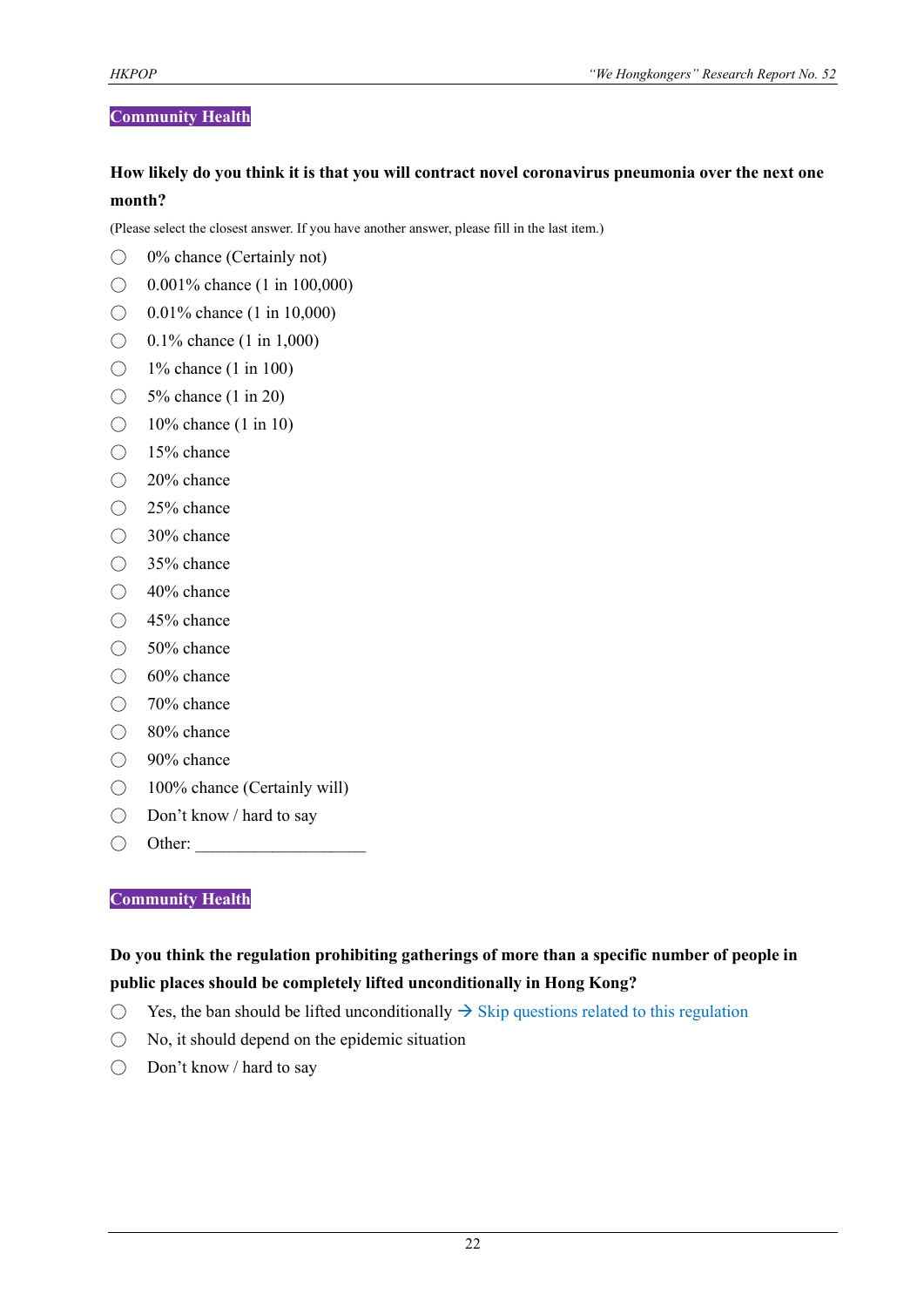#### **Community Health**

 $\mathcal{L}_\text{max}$ 

 $\mathcal{L}_\text{max}$ 

 $\mathcal{L}_\text{max}$ 

 $\mathcal{L}_\text{max}$ 

**How many newly confirmed cases each day should there be before it would be appropriate to prohibit gatherings of more than 2 people?**

**[The pandemic should be at its worst; For reference, there are 6 newly confirmed cases on April 15, 2021]**

(To opt for "don't know / hard to say", please input 99999)

**How many newly confirmed cases each day should there be before it would be appropriate to prohibit gatherings of more than 4 people?**

**[The number of newly confirmed cases should be fewer than that in the previous question]** (To opt for "don't know / hard to say", please input 99999)

**How many newly confirmed cases each day should there be before it would be appropriate to prohibit gatherings of more than 8 people?**

**[The number of newly confirmed cases should be fewer than that in the previous question]** (To opt for "don't know / hard to say", please input 99999)

**How many newly confirmed cases each day should there be before it would be appropriate to prohibit gatherings of more than 16 people?**

**[The number of newly confirmed cases should be fewer than that in the previous question]** (To opt for "don't know / hard to say", please input 99999)

**Please list combinations of [number of cases & number of people allowed in gatherings] that you think is appropriate in the field below:**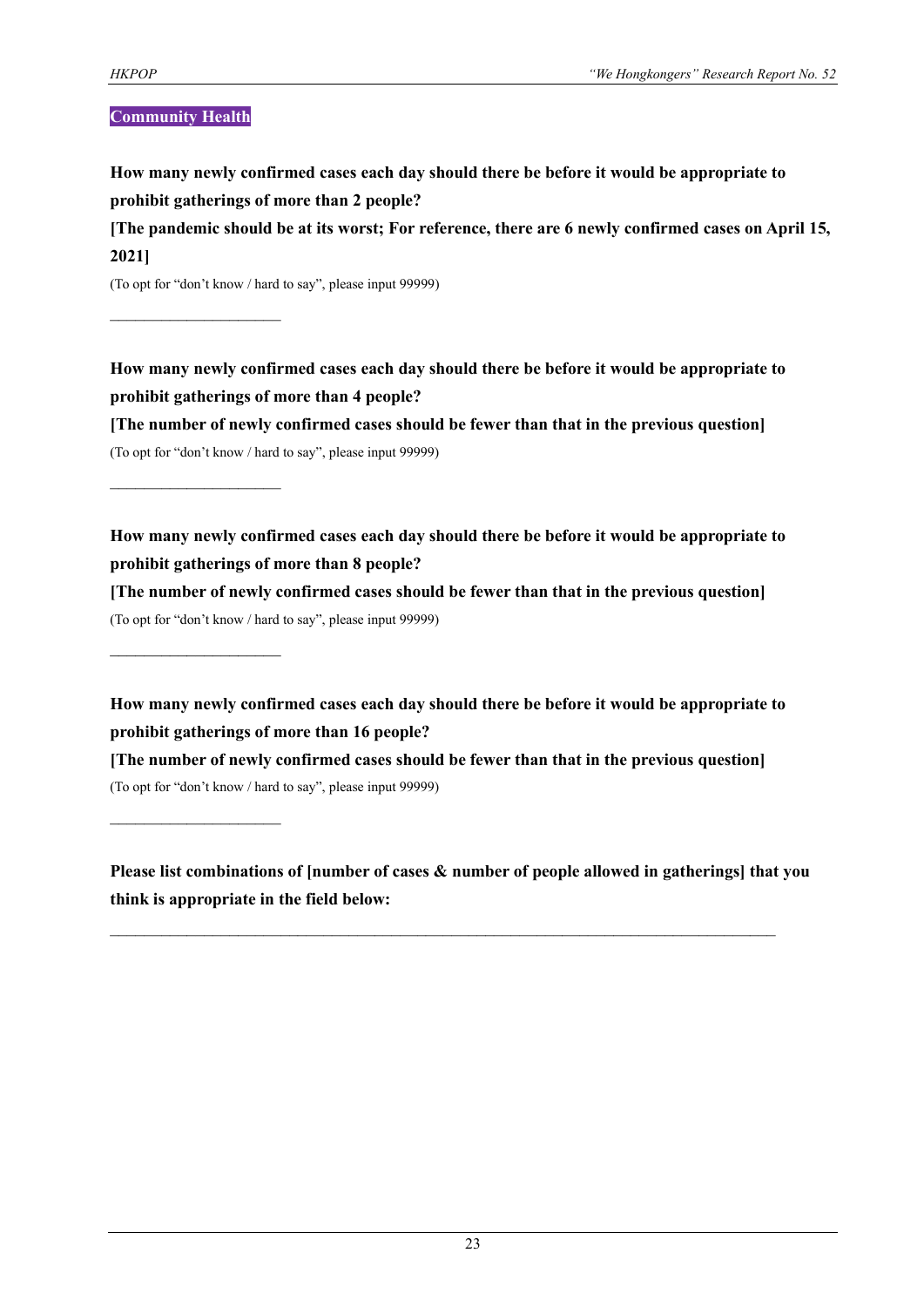#### **Other Opinions**

**How satisfied or dissatisfied are you with the government's performance in handling novel coronavirus pneumonia?**

- Very much satisfied
- Somewhat satisfied
- Half-half
- Somewhat dissatisfied
- $\bigcirc$  Very much dissatisfied
- Don't know / hard to say

**Please rate on a scale of 0 to 100 your extent of support to the Chief Executive Carrie Lam, with 0 indicating absolutely not supportive, 100 indicating absolutely supportive and 50 indicating halfhalf. How would you rate the Chief Executive Carrie Lam? [For weighting purposes]**

(To opt for "don't know / hard to say", please input 8888)

# **Generally speaking, how satisfied or dissatisfied are you with the current political condition in Hong Kong?**

○ Very much satisfied

 $\mathcal{L}_\text{max}$ 

- Somewhat satisfied
- Half-half
- Somewhat dissatisfied
- Very much dissatisfied
- Don't know / hard to say

# **Generally speaking, how satisfied or dissatisfied are you with the current economic condition in Hong Kong?**

- Very much satisfied
- Somewhat satisfied
- Half-half
- Somewhat dissatisfied
- Very much dissatisfied
- Don't know / hard to say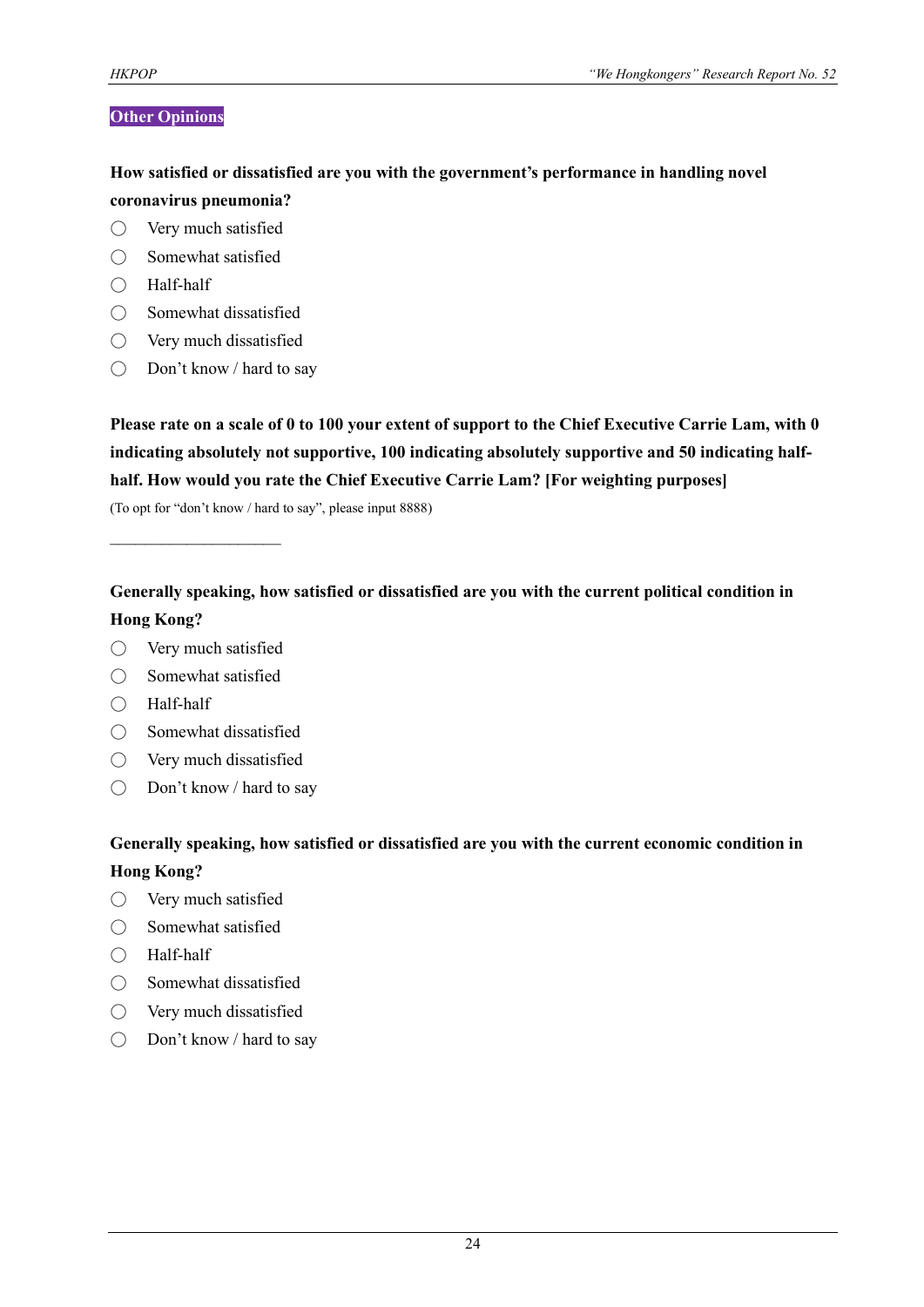# **Generally speaking, how satisfied or dissatisfied are you with the current livelihood condition in Hong Kong?**

- Very much satisfied
- Somewhat satisfied
- Half-half
- Somewhat dissatisfied
- Very much dissatisfied
- Don't know / hard to say

#### **Other Opinions**

#### **Do you have any survey question to suggest for our surveys?**

(If you do not have any suggestion, please leave this space blank.)

# **Do you have any message you want us to forward to your District Councillor or other locally known persons you name here? (Please provide their identities and your contacts)**

 $\mathcal{L}_\mathcal{L} = \{ \mathcal{L}_\mathcal{L} = \{ \mathcal{L}_\mathcal{L} = \{ \mathcal{L}_\mathcal{L} = \{ \mathcal{L}_\mathcal{L} = \{ \mathcal{L}_\mathcal{L} = \{ \mathcal{L}_\mathcal{L} = \{ \mathcal{L}_\mathcal{L} = \{ \mathcal{L}_\mathcal{L} = \{ \mathcal{L}_\mathcal{L} = \{ \mathcal{L}_\mathcal{L} = \{ \mathcal{L}_\mathcal{L} = \{ \mathcal{L}_\mathcal{L} = \{ \mathcal{L}_\mathcal{L} = \{ \mathcal{L}_\mathcal{$ 

 $\mathcal{L}_\mathcal{L} = \{ \mathcal{L}_\mathcal{L} = \{ \mathcal{L}_\mathcal{L} = \{ \mathcal{L}_\mathcal{L} = \{ \mathcal{L}_\mathcal{L} = \{ \mathcal{L}_\mathcal{L} = \{ \mathcal{L}_\mathcal{L} = \{ \mathcal{L}_\mathcal{L} = \{ \mathcal{L}_\mathcal{L} = \{ \mathcal{L}_\mathcal{L} = \{ \mathcal{L}_\mathcal{L} = \{ \mathcal{L}_\mathcal{L} = \{ \mathcal{L}_\mathcal{L} = \{ \mathcal{L}_\mathcal{L} = \{ \mathcal{L}_\mathcal{$ 

(The request you make here is not part of our study. We simply want to assist people who want to send a message to current or former District Councillor, new or senior community leaders, persons in charge of community organisations, and so on. If you do not have any suggestion, please leave this space blank.)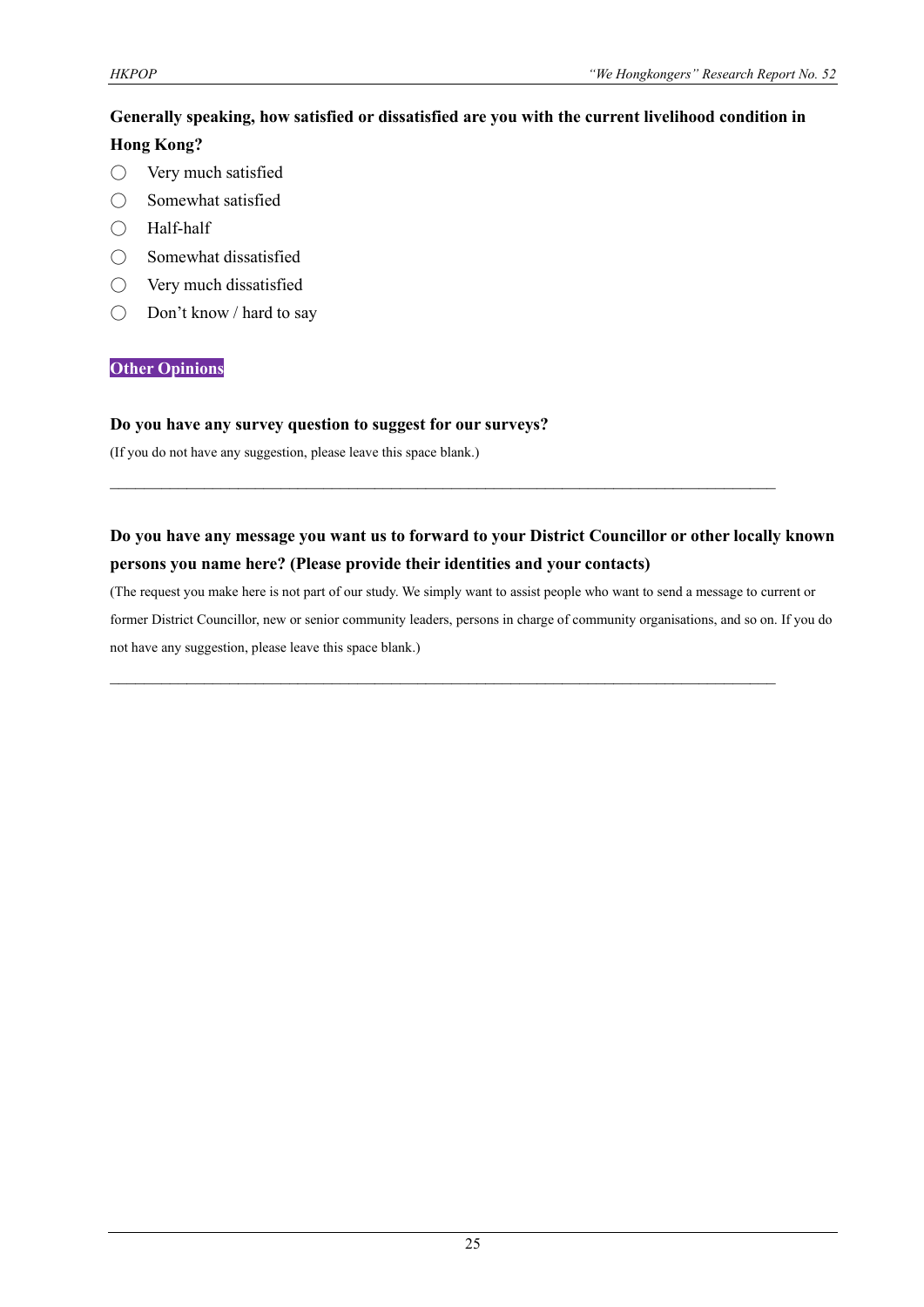#### **Personal Information (Registered member)**

**The following section is about personal information, including: gender, age, educational attainment, occupation, political inclination, area of residence, voting behaviour in the 2019 District Council Election. If you have already provided relevant information in the previous PopPanel survey series and have nothing to add or update, you may skip these questions. We will use the past data you provided in this survey series for analysis.**

- $\bigcirc$  I have already provided my personal information, and has nothing to add or update (skip questions on personal information)
- Provide / update personal information now

#### **Personal Information**

#### **Gender**

- Male
- Female
- Other

#### **Age**

#### **Age range**

(If prefer not to provide exact age)

 $\mathcal{L}_\text{max}$ 

- $O$  12 14
- $O$  15 17
- $\bigcirc$  18 19
- $\bigcirc$  20 24
- $\bigcirc$  25 29
- $\bigcirc$  30 34
- $\bigcirc$  35 39
- $\bigcirc$  40 44
- $O$  45 49
- $\bigcirc$  50 54
- $\bigcirc$  55 59
- $\bigcirc$  60 64
- $\bigcirc$  65 69
- 70 or above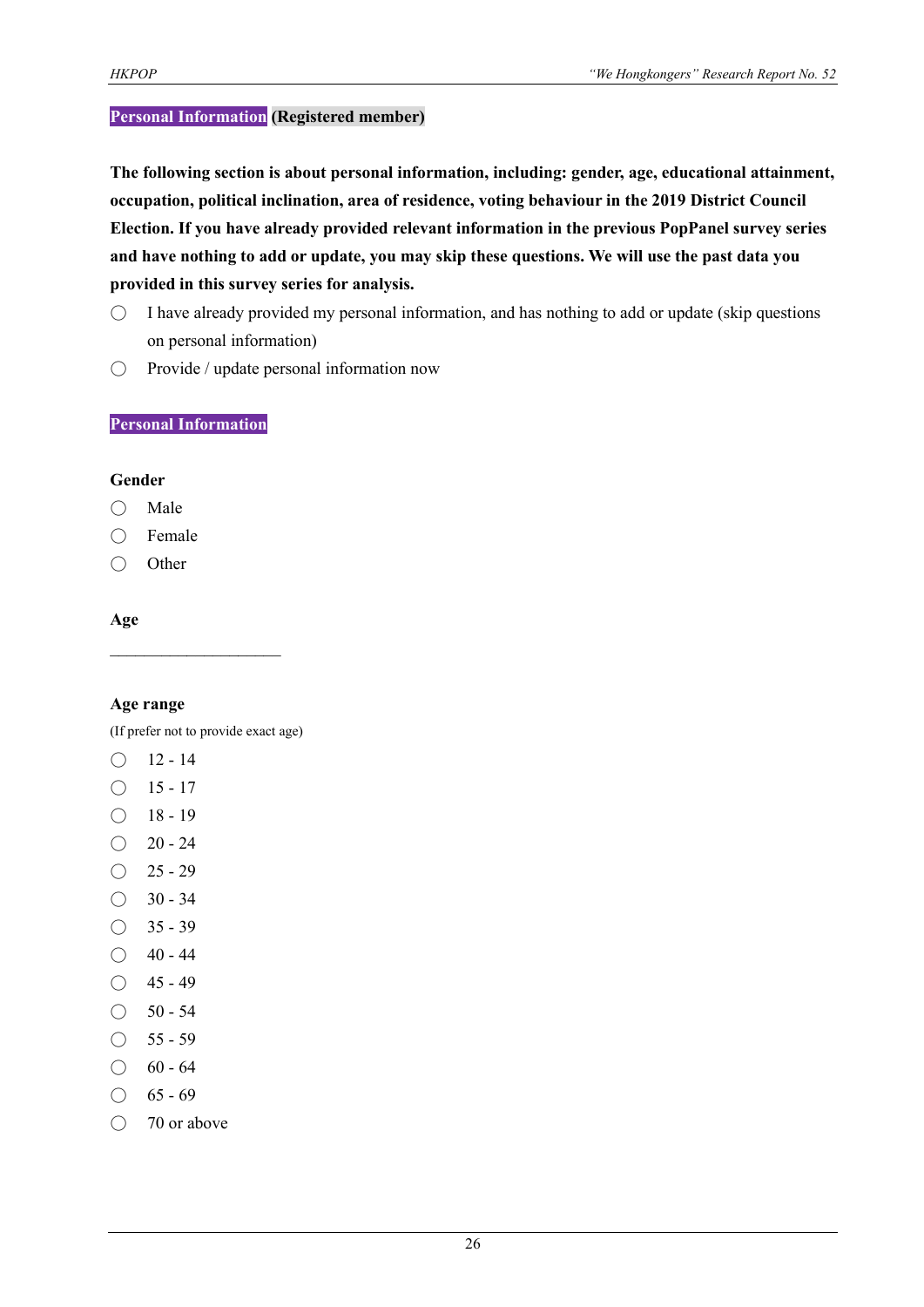#### **Educational attainment**

(The highest level attended, regardless of whether you have completed the course, including what you are attending)

- Primary or below
- Lower secondary (Secondary 1 to 3)
- $\bigcirc$  Upper secondary (Secondary 4 to 7 / DSE / Yi Jin)
- Tertiary: non-degree course (including diploma / certificate / sub-degree course)
- Tertiary: bachelor degree course
- Tertiary: postgraduate school or above

#### **Occupation**

(Owner / self-employed / freelance / part time / civil servant are not valid answers, please answer according to the job nature or content)

- Administrator and professional
- Clerical and service worker
- Production worker
- Student
- Home-maker / housewife
- Retired person
- Unemployed / between jobs / other non-employed
- $\bigcirc$  Other:

#### **Which of the following best describes your political inclination?**

- Localist
- Pro-democracy camp
- Centrist
- Pro-establishment camp
- $\bigcirc$  No political inclination / politically neutral / do not belong to any camp
- Don't know / hard to say
- $\bigcirc$  Other: